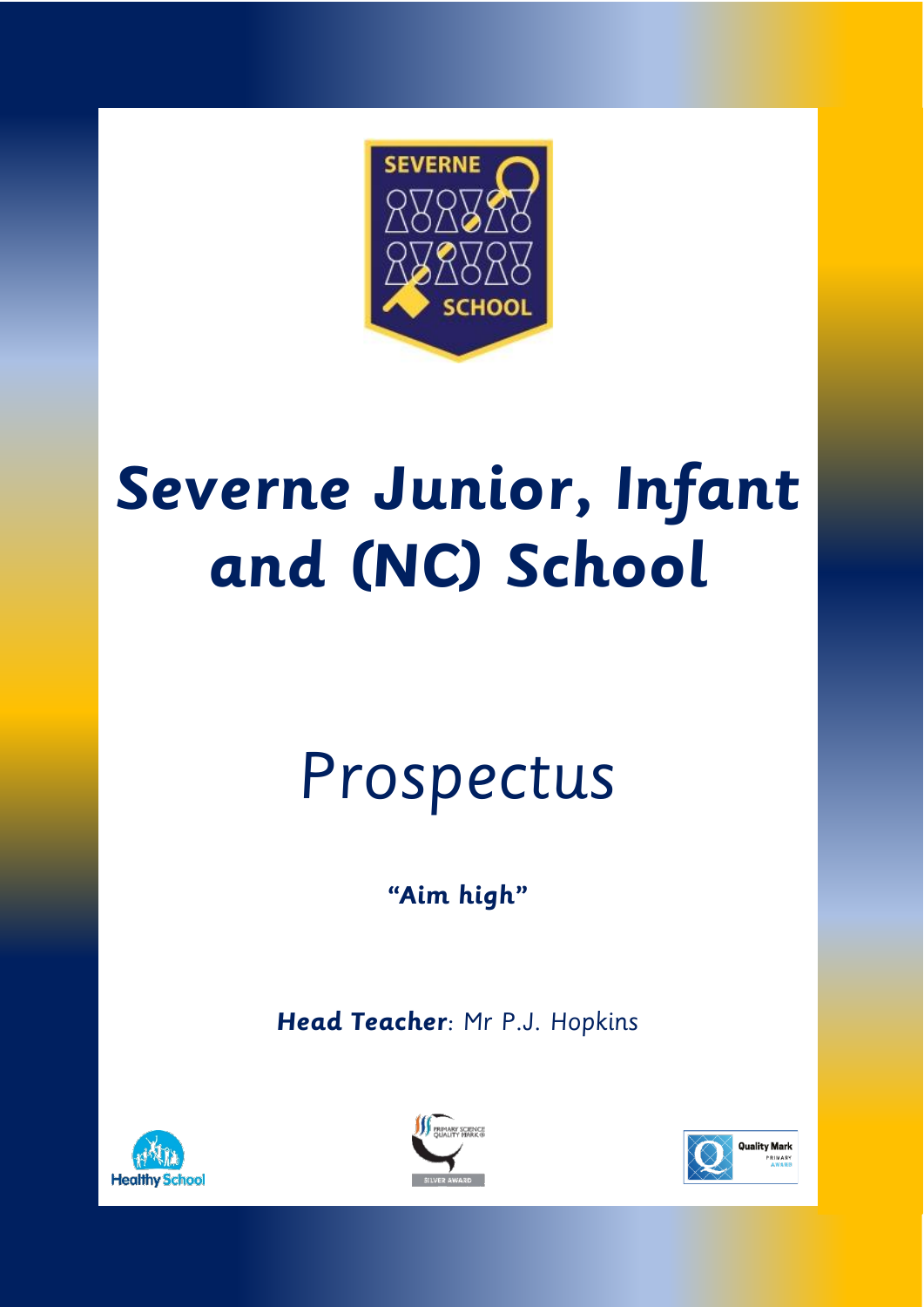## **Table of Contents**

|                                                         | Page                    |
|---------------------------------------------------------|-------------------------|
| Introduction to the Whole School                        | $\overline{\mathbf{3}}$ |
| <b>Outside Agencies</b>                                 | 4                       |
| <b>Our School</b>                                       | 5                       |
| <b>School Contact Details and School Governing Body</b> | $\overline{7}$          |
| <b>Severne School Core Values</b>                       | 8                       |
| <b>Starting School</b>                                  | $9 - 12$                |
| <b>Attendance Letter from BCC</b>                       | $13 - 14$               |
| Your Child, Your School                                 | $15 - 18$               |
| <b>British Values Statement</b>                         | 19                      |
| <b>Our Curriculum</b>                                   | $20 - 26$               |
| <b>Special Educational Needs</b>                        | $27 - 28$               |
| <b>Severne Primary School's Privacy Notice</b>          | $29 - 32$               |
| <b>Term Dates</b>                                       | 33                      |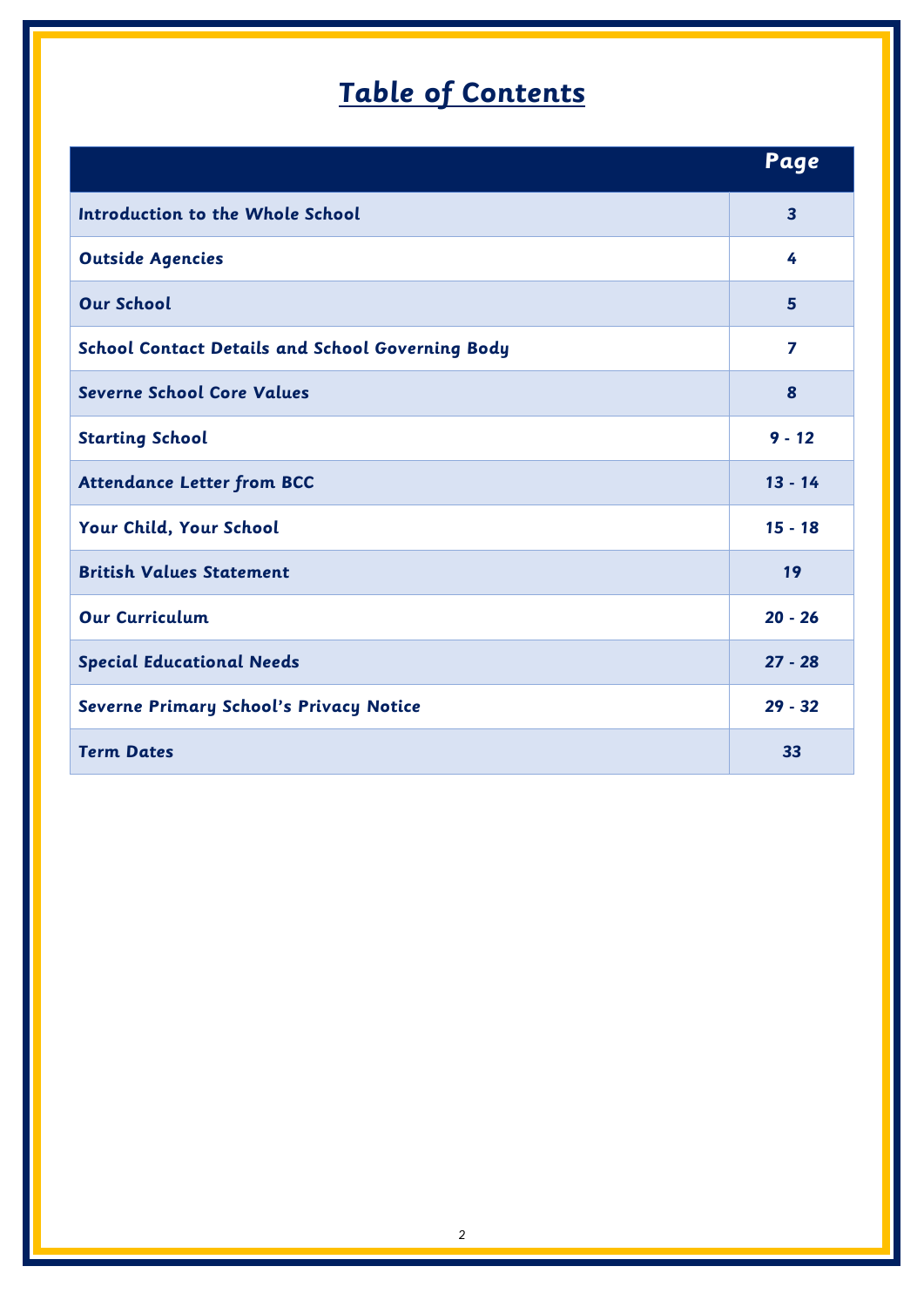## **INTRODUCTION TO THE WHOLE SCHOOL**

Welcome to Severne,

We extend a warm welcome to all Parents/Carers at Severne School. We hope your child will be very happy at Severne and will achieve to the very best of his/her ability.

We are committed to providing the very best education for all children. We are also committed to working with Parents/Carers. Evidence shows that children achieve in school if they are given support at home.

As a staff and governing body, we spend much of our time planning and reviewing our teaching and learning policies to ensure that we do the very best we can for your children.

We expect that children of average ability or above will achieve national standards or above by the time they leave Year 6. We also have high expectations of children with learning difficulties. Some will achieve national standards with support from home and school.

We are very proud of the school - proud of the hard work and commitment of staff, pupils, governors and parents/carers; proud of our many achievements and proud of the rise in standards we have witnessed.

#### **Our school mission statement is:**

**"We want our children to have roots - the academic foundation, self-confidence and positive attitude on which success in school depends.**

**We want our children to have wings – the thinking skills, creativity, flexibility, enthusiasm and broad view to soar beyond the commonplace".**

#### **Inclusion and equality at Severne**

At Severne we believe in the importance of educational inclusion and equality. Everyone can be an achiever at Severne, whatever their capability, ethnicity, religion or gender.

We are committed to inclusion and equal opportunities for all. We do not discriminate against anyone on the grounds of their disability, gender, race, colour, religion, ethnic or national origins. We ensure that all pupils have equal access to the full range of educational opportunities provided by the school and challenge stereotyping and prejudice whenever it occurs.

#### **Outside Agencies and Severne School**

Your child's education and welfare are central to yourself and Severne.

Overleaf is a list of agencies that we may use to access support for you and your child while they are with us at Severne School.

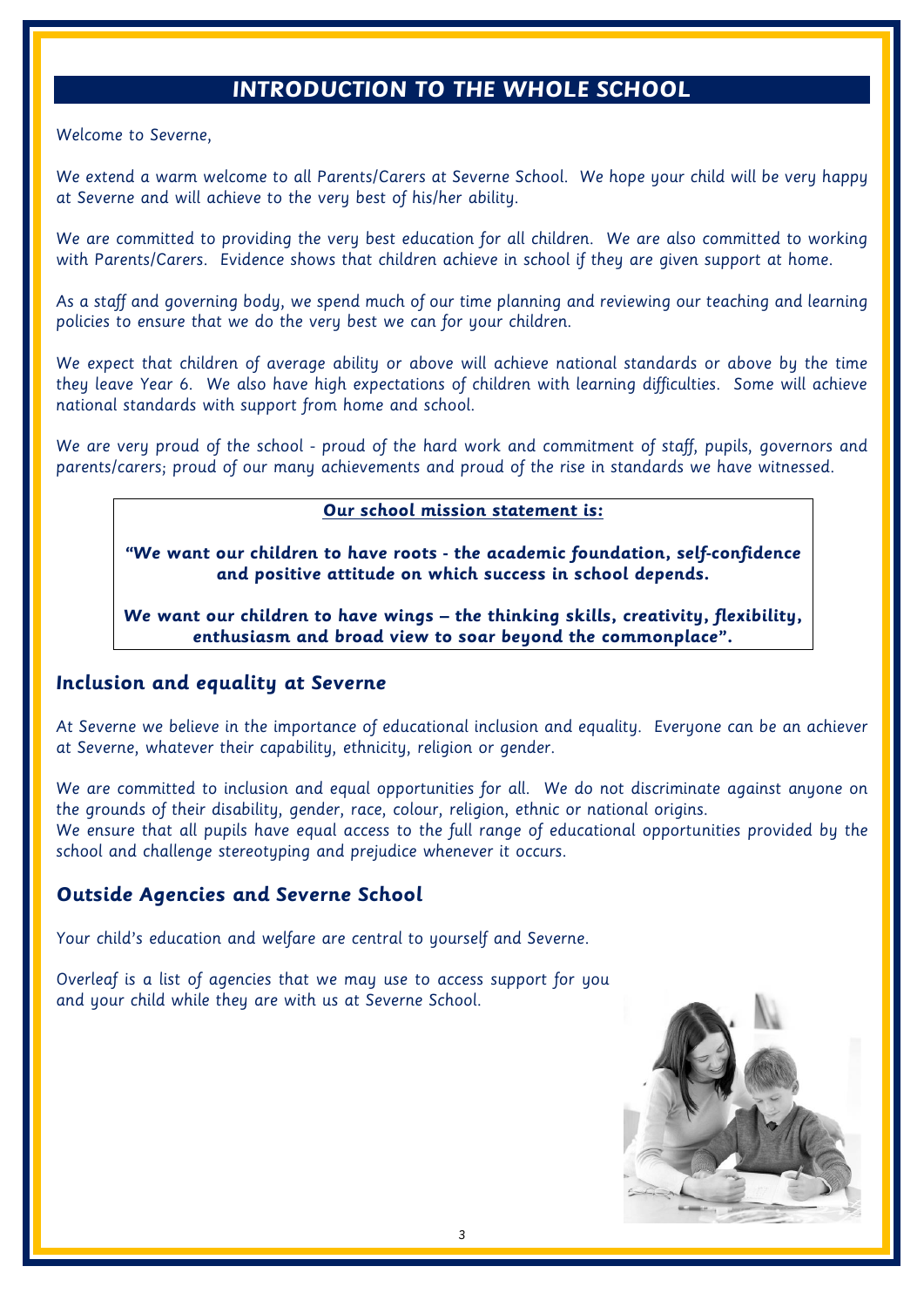## **OUTSIDE AGENCIES**

- Behaviour Support Service (BSS)
- Beyond the Horizons
- Birmingham City Council
- Birmingham Children's Trust
- Birmingham Safeguarding Children's Board
- Brays Outreach (Gross / Fine Motor Skills)
- Communication Difficulties / Autism Team
- Educational Psychologist
- Edwards Trust
- Forward Thinking Birmingham
- Health Visitor/Health Professionals
- Hearing Impairment Team
- Looked After Children's Education Services (LACES)
- Malachi Trust
- Pupil and School Support
- Social Care and Health (Birmingham Children's Trust)
- Stonham Young Carers
- Visual Impairment Team
- West Midlands Police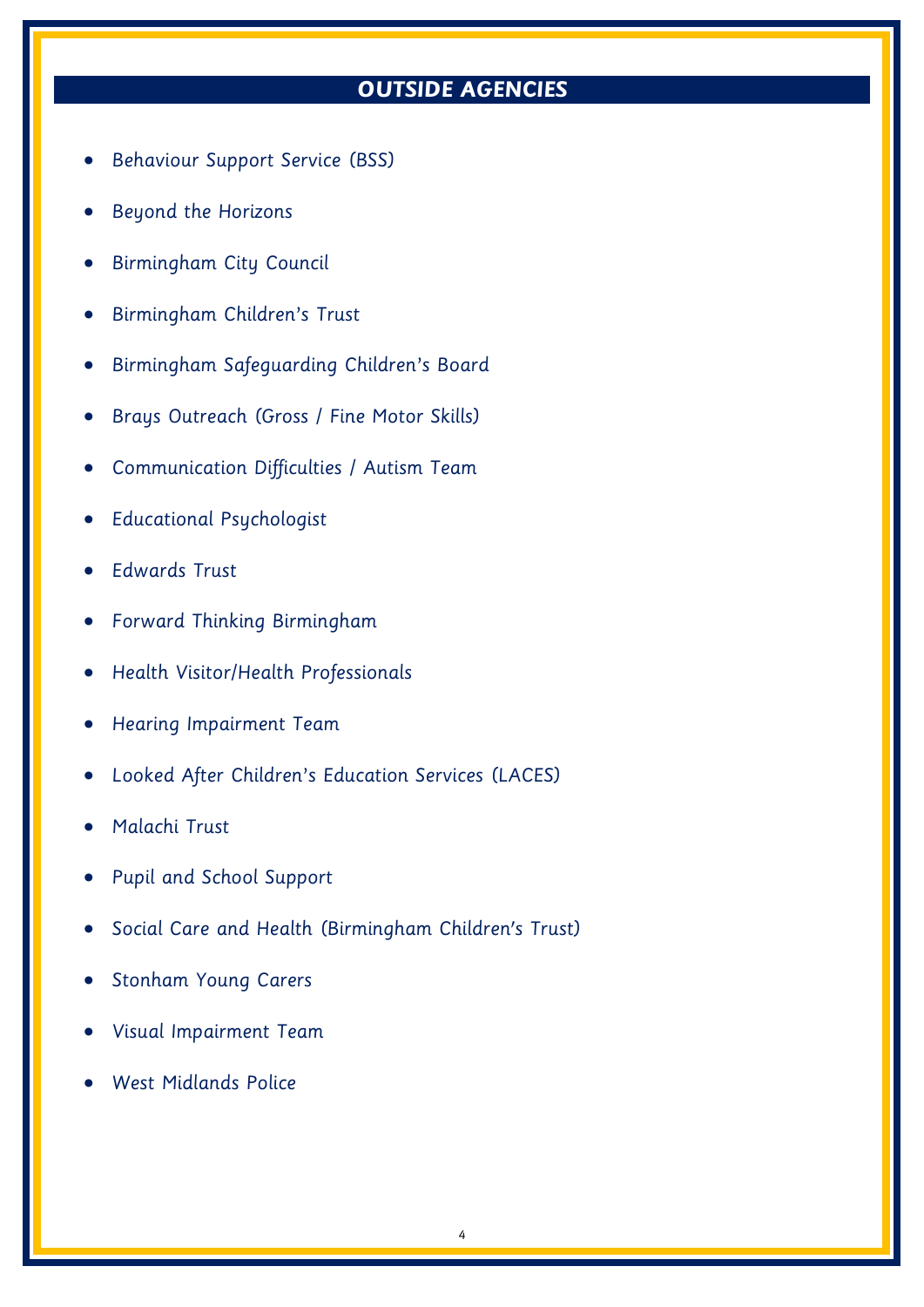## **OUR SCHOOL**

This document demonstrates the wide range of opportunities for your child and gives you background information about the school.

Severne Primary is a community school for children from 3 to 11 years old. There are approximately 470 pupils on the school roll. Severne is divided into seven-year groups. Within each year group the children are organised into mixed ability classes, each with its own teacher responsible for all subjects. Provision is made in all subjects for the child with learning difficulties and for the more able child. It is the policy of the school to set homework. All children are expected to read at home and homework is set on a weekly basis throughout the school. There are three parents' evenings each year, in Autumn, Spring and Summer terms. All parents receive a detailed report on their child's progress at the end of each academic year.

| School Hours              |                   |                    |  |  |
|---------------------------|-------------------|--------------------|--|--|
|                           | <b>Start time</b> | <b>Finish time</b> |  |  |
| <b>Monday to Thursday</b> | $8:30$ am         | 3:00 <sub>pm</sub> |  |  |
| Friday                    | $8:30$ am         | 1:30 <sub>pm</sub> |  |  |

#### **For Your Child's Welfare**

Our first priority is your child's welfare and therefore there may be occasions when our concern about your child means that we have to consult other agencies even before we contact you as per our statutory duty. The procedures we follow have been laid down by the Birmingham Safeguarding Children's Partnership. If you want to know more about these procedures, please speak to the Head Teacher.

#### **Operation Encompass**

Severne Primary School will be taking part in a joint operation involving **Birmingham Children's Trust**, **Birmingham City Council**, and **West Midlands Police**. This will formally be known as **Operation Encompass**. (Please read the letter on the next page)

#### **CCTV**

The safety of children and staff is of paramount importance. Access to the inside of the school is strictly controlled. All visitors to school (including parents) must report to the school office where the entrance is controlled by entry phone. For greater safety the school is equipped with CCTV. There is also a telephone in every classroom that enables staff to contact the school office or ring 999 for emergency services if required.

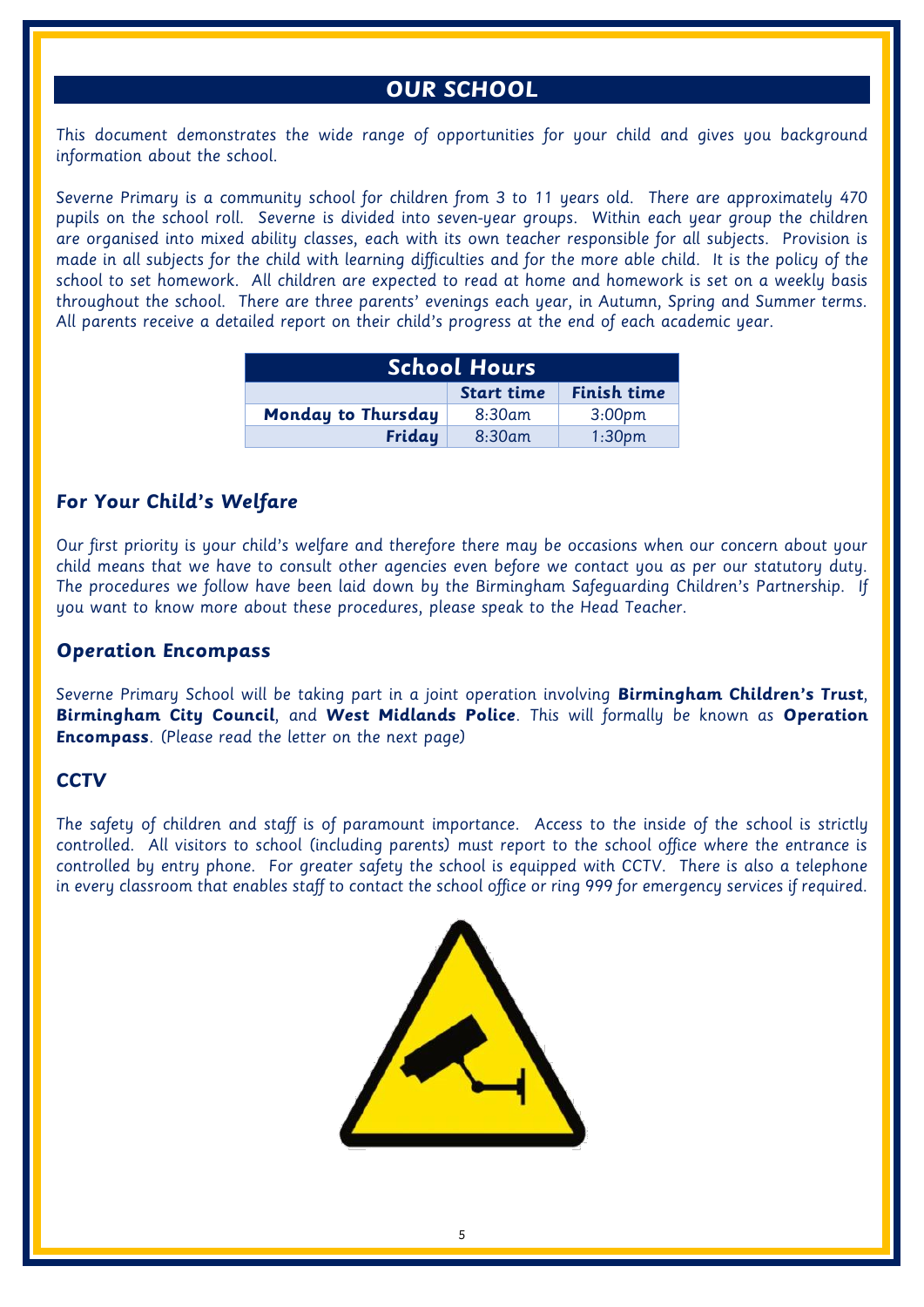#### **Dear Parent/Carer,**

I am writing to inform you that with effect from September 2021, Severne Primary School will be taking part in a joint operation involving Birmingham Children's Trust, Birmingham City Council, and West Midlands Police. This will formally be known as **Operation Encompass.**

Operation Encompass has been established to help schools provide in-school support to children who have been present at, exposed to or involved in any domestic abuse incident.

We know that children can be significantly harmed, physically and/or emotionally, during these situations, and that it also negatively affects their learning and behaviour in class.

Therefore, as part of the Operation Encompass procedure, and to help mitigate the resulting negative impact, the school will now receive a confidential phone call or email from West Midlands Police before 9am the morning after a child or young person has been witness to, or involved in, any reported domestic abuse incident.

Here at Severne Primary School we have a dedicated and child-focussed Safeguarding Team. They are specially trained to effectively use the information the Police share, in confidence, and enable the school to provide the right support to any child and their family.

We always endeavour to offer the best support possible to our pupils and believe this will be extremely beneficial for all those involved.

More information can be found at [https://www.operationencompass.org](https://www.operationencompass.org/)

However, if you have any concerns or questions regarding Operation Encompass, please don't hesitate to contact me, and I will be happy to discuss them with you.

Yours faithfully

Peter J. Hopkins

Head Teacher

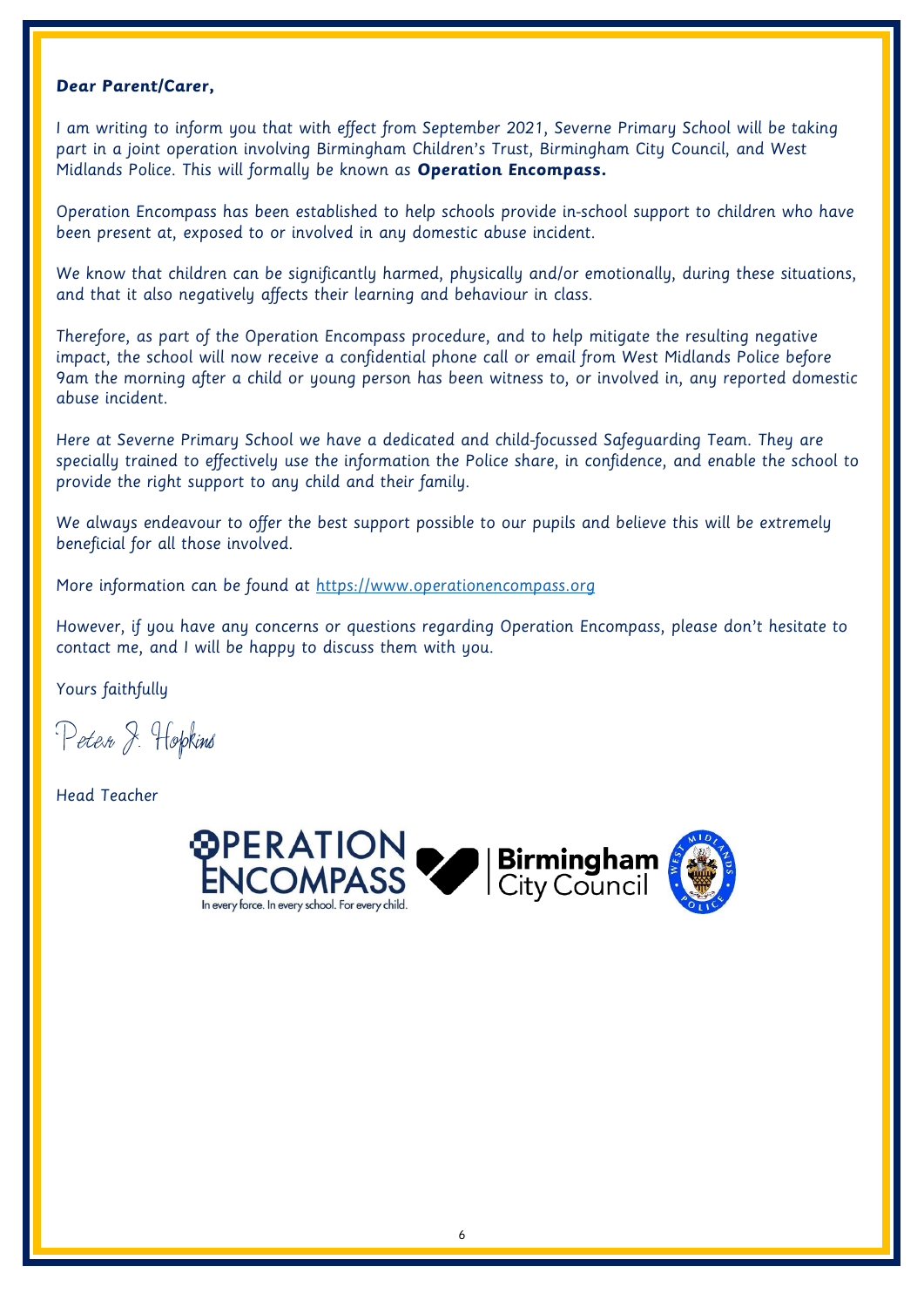## **SCHOOL CONTACT DETAILS**

Severne Junior, Infant and Nursery School Severne Road Acocks Green Birmingham B27 7HR



**Tel**: 0121 706 2743 **Fax**: 0121 706 2756

**Email**: [enquiry@severne.bham.sch.uk](mailto:enquiry@severne.bham.sch.uk) **Website**: [www.severne.bham.sch.uk](http://www.severne.bham.sch.uk/) **Twitter**: [@SevernePrimary](https://twitter.com/SevernePrimary)

**Head Teacher**: Mr. Peter J. Hopkins

| <b>SCHOOL GOVERNORING BODY</b>                  |                                 |  |  |  |
|-------------------------------------------------|---------------------------------|--|--|--|
| <b>Co-opted Governor: Chair of Governors:</b>   | Mrs. S. Jackson                 |  |  |  |
| <b>Parent Governor Vice Chair of Governors:</b> | Ms S. Mason                     |  |  |  |
| <b>Headteacher:</b>                             | Mr. P.J. Hopkins.               |  |  |  |
| <b>Co-opted Governor:</b>                       | Mrs. P. Reeves                  |  |  |  |
| <b>LEA Governor:</b>                            | Mr S Jackson                    |  |  |  |
| <b>Staff (non-teaching) Governor:</b>           | Ms. D. Johnson                  |  |  |  |
|                                                 | Parent Governor: Mr. S. Hussain |  |  |  |
| <b>Parent Governor:</b>                         | Mrs. R. Alsadi                  |  |  |  |
| <b>School Business Manager (non - vote):</b>    | Mrs. L. Dillon                  |  |  |  |
| <b>Clerk:</b> Ms. I. Mahoney                    |                                 |  |  |  |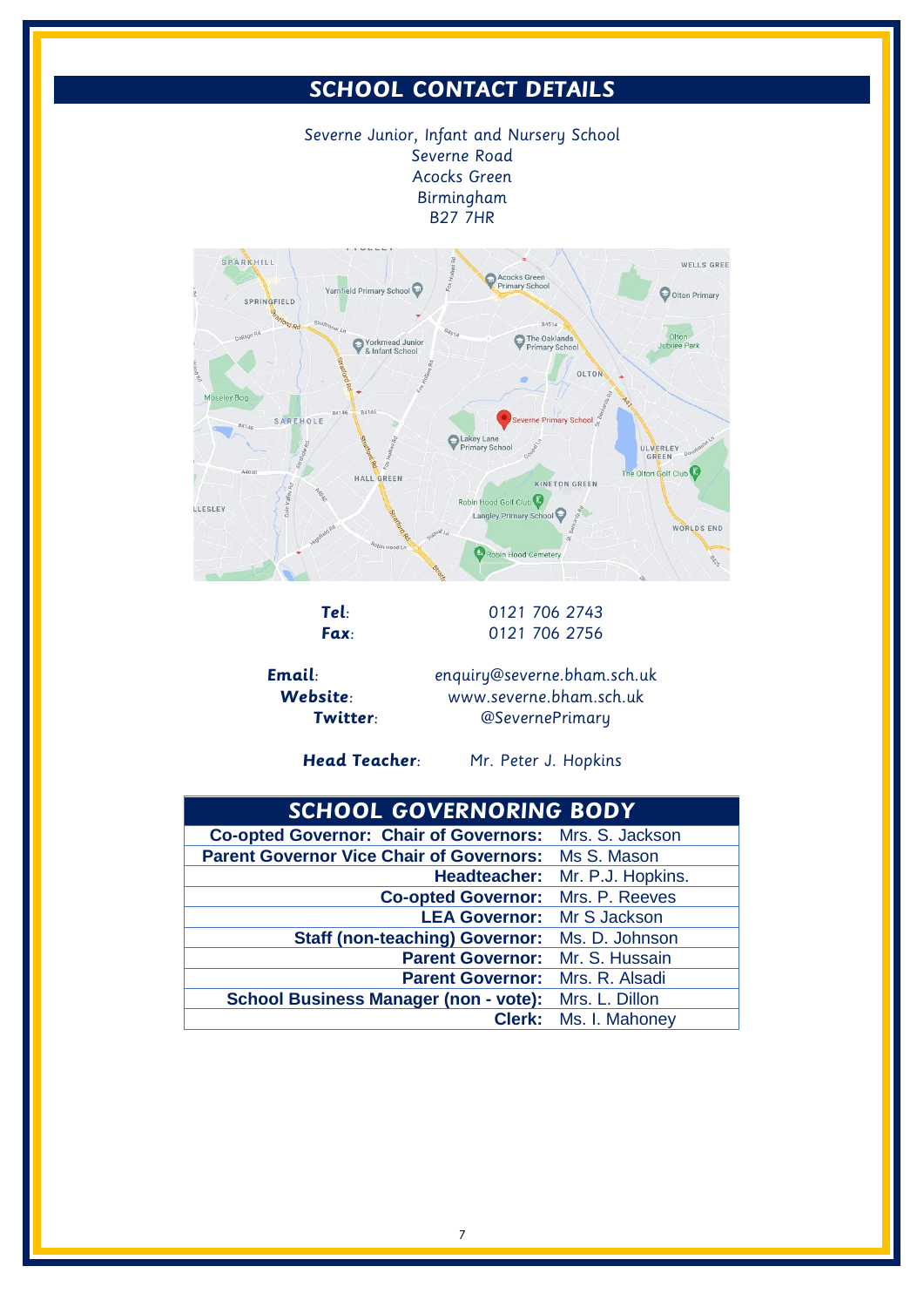## **SEVERNE SCHOOL CORE VALUES**

In our school we are committed to developing:

- A thriving, happy ethos where every child is valued equally and cared for.
- A safe, welcoming and stimulating environment that promotes support and respect.
- A broad, balanced, relevant and enriched curriculum, that meets the needs of each child, delivered through high quality teaching.
- Children with a positive sense of self-worth who are confident, ambitious, respectful and able to show an appreciation for themselves and others around them.
- A positive partnership with the wider community, where children are valued and will grow to become active citizens.
- An awareness of life skills in order that children may make informed and healthy choices.



#### **Our Ofsted Inspection on 15th September 2016 found that:**

#### **Severne Junior, Infant and Nursery is a good school. Nursery provision is outstanding.**

"You, your Deputy Headteacher and your leaders have maintained the good quality of education in the school since the last inspection. The warm welcome for children starting school lives up to the school's values of providing a thriving and happy ethos where every child is valued equally and cared for. As a result, children get off to a rapid start during their first years in school."

Read our full report here: **<https://reports.ofsted.gov.uk/>**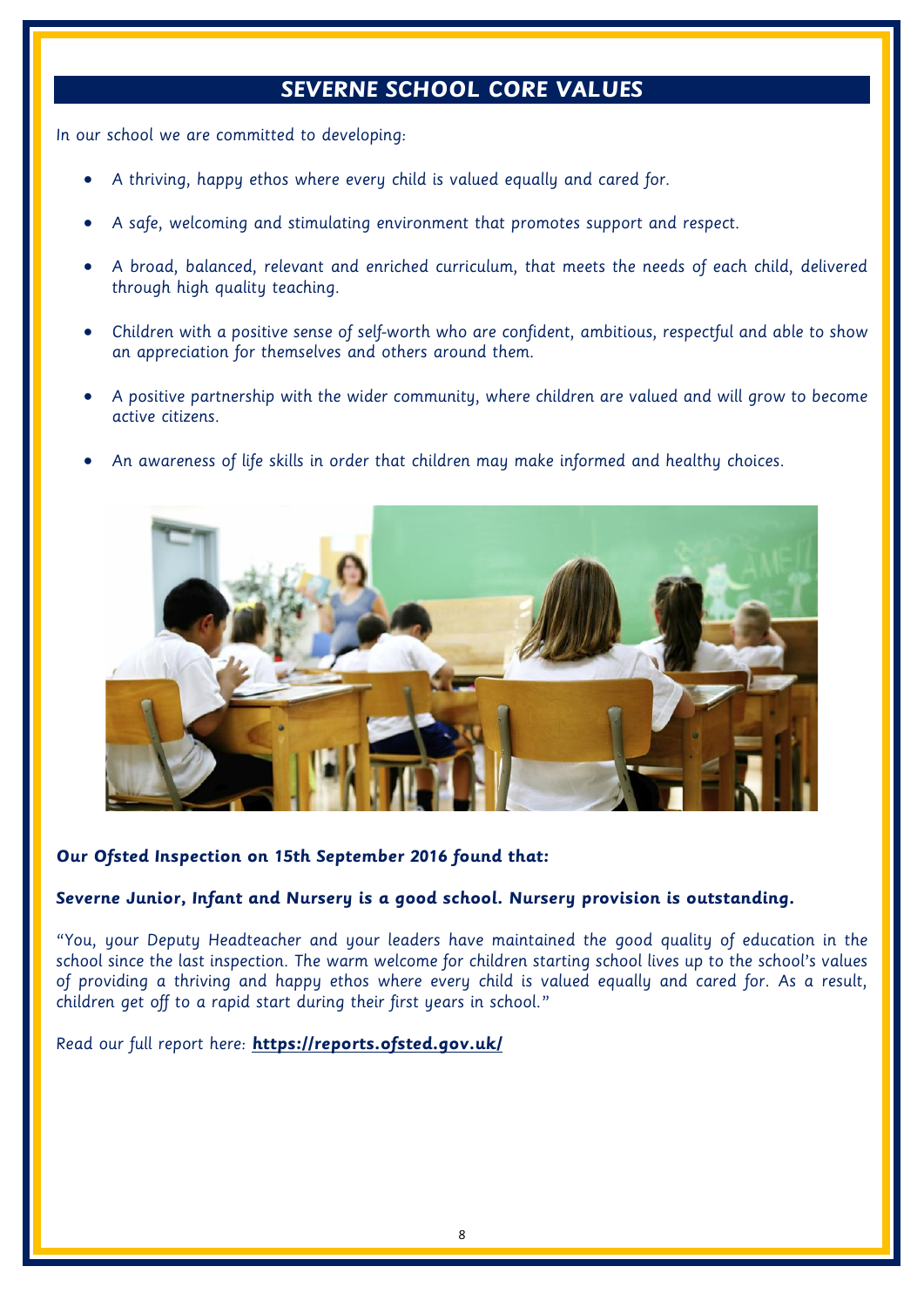## **STARTING SCHOOL**

**Admissions policy** - Our school admissions policy follows Birmingham City Council guidance.

**Nursery** priority cases are:

- children in public care and those with a **EHCP** (**Education Health and Care Plan**).
- Non-priority cases include siblings of children already at Severne, twins, first children in the family and those living nearest to the school.

Length of time on the waiting list does not guarantee a place.

**Reception** places are allocated by BCC (Admissions and Appeals) and priority cases are:

- Children in public care.
- Children with statements of special educational need.

Length of time on the waiting list does not guarantee a place.

#### **Special note about admissions:**

If you do not obtain a place for your child at Severne, you can appeal to the Local Education Authority's admissions and appeals section (tel.0121 303 1888).

## **ATTENDANCE AND ABSENCE:**

Attendance and punctuality are promoted by all staff throughout the school with over half of our children achieving 96% -100% attendance. Persistent absence and punctuality are pursued by outside agencies working in partnership with Severne School.

#### **We expect:**

Expected attendance rate for our pupils is between **97-100%**

Regular attendance and good punctuality are good habits that are essential for continuity of learning and like all schools Severne encourages them. By law the school has to record all instances of lateness and absences and send the statistics to the DfES.

#### **Procedures to follow:**

A courtesy phone call from home explaining and informing the school of a child's absence is always appreciated. We currently subscribe to '**Groupcall Text Messaging Service**' this means that you may receive a text or voice message from school asking you to explain the absence of your child. However, a written note should explain the length and reason for the absence.

#### **Please Note:**

If attendance is problematic it may be necessary to provide proof e.g.: a GP visit appointment card or prescription to enable absence to be authorised.

If you fail to contact school, please do not be surprised to receive a text / voice message or a home visit followed by a letter from us. This is a legal requirement.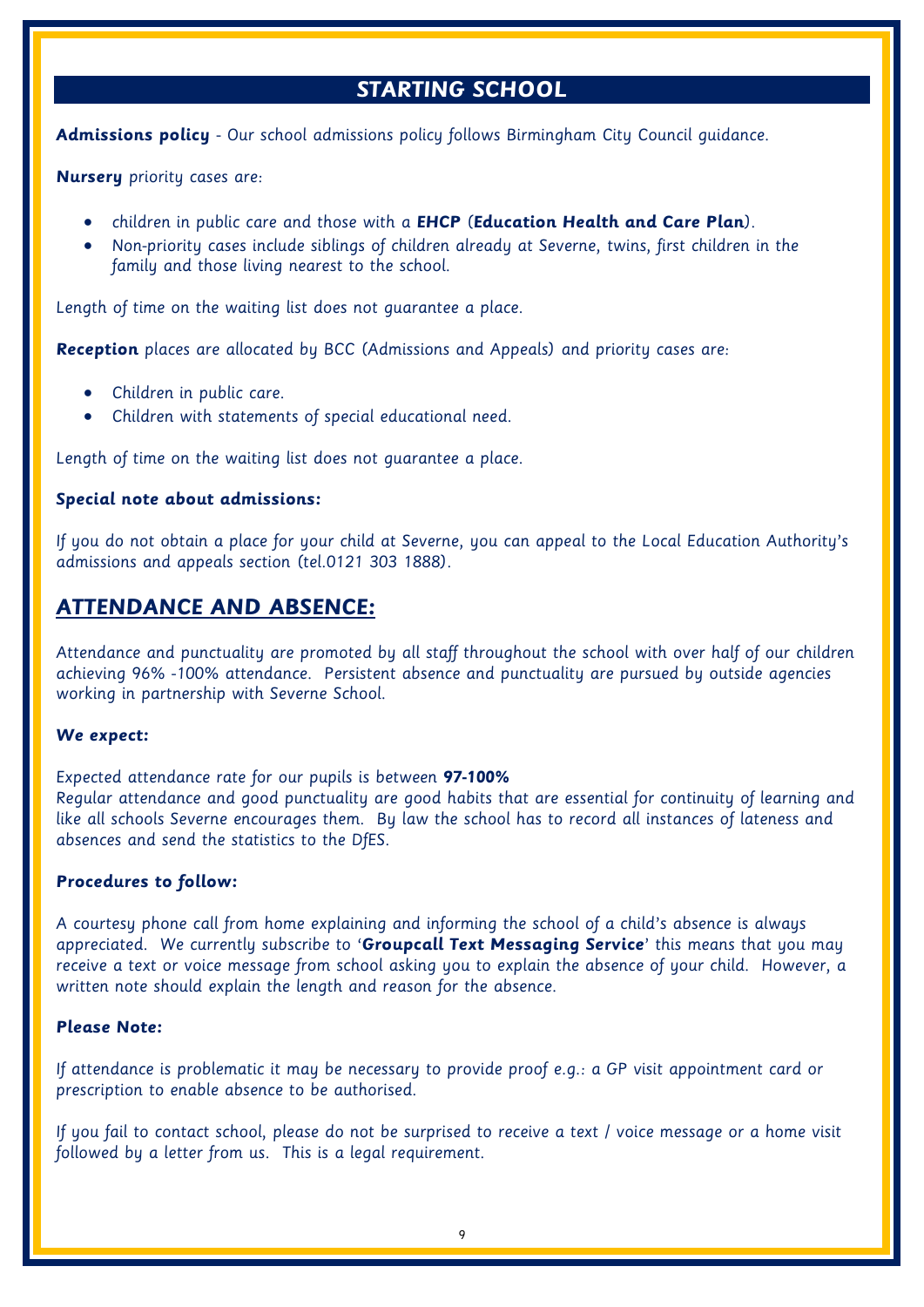#### **Authorised and Unauthorised absence**

Only the Head teacher can authorise absence. Absence can be authorised for illness and genuine unavoidable circumstances e.g. hospital appointments. Holidays in term time are positively discouraged. Absence due to shopping etc cannot be authorised. Any absence that is not followed with a note will be considered an unauthorised absence.

#### **Emergency contacts**

We must have an up to date list of names and telephone numbers of people we can contact if there is an emergency. Please inform us immediately if there is a change of address (this is a legal requirement) or telephone number including mobile phones. Inform us if there is a change in family circumstances. We will respect your family's confidentiality.

## **Health and fitness**

You should make it known to the school if your child suffers from any significant medical condition or allergy. We also advise parents to take their child to an optician for a free eyesight test before starting school.

**Asthma** – many children who are asthma sufferers now require easy access to their inhalers. If your child has an inhaler, do train them to be independent and to be able to use it by themselves. Label the inhaler with your child's name, dosage and give it to the teacher so that it can be left in school (you should have another inhaler for home).

**Illness** – A child who has sickness or diarrhoea should be kept off school for 24 hours after the symptoms have disappeared

**Medicines** – Occasionally your child has to finish a course of medicine, which requires them to take a dosage during the day. Many schools will not administer medicines to pupils, however at Severne if we can help you we will try to assist. Each request will be considered individually.

We believe that there is a strong link between health and education.

If your child has an infectious disease such as chickenpox, German measles, measles, mumps, scabies, ringworm or impetigo, they should not come to school. Please inform us as soon as possible so that we can warn other families if necessary.

**Minor Accidents -** In the event of a minor accident we will issue a Pink card for minor cuts and grazes and a Red card for a head bump.

**Headlice** are unfortunately a feature in most schools. If your child has headlice you must treat the condition by using the recommended method (washing, lots of conditioner and using a nit comb). Long hair should be tied back from the face for school.

Children learn right through the school about keeping safe and healthy - through programmes on road safety, health and hygiene, healthy eating, looking after teeth, etc.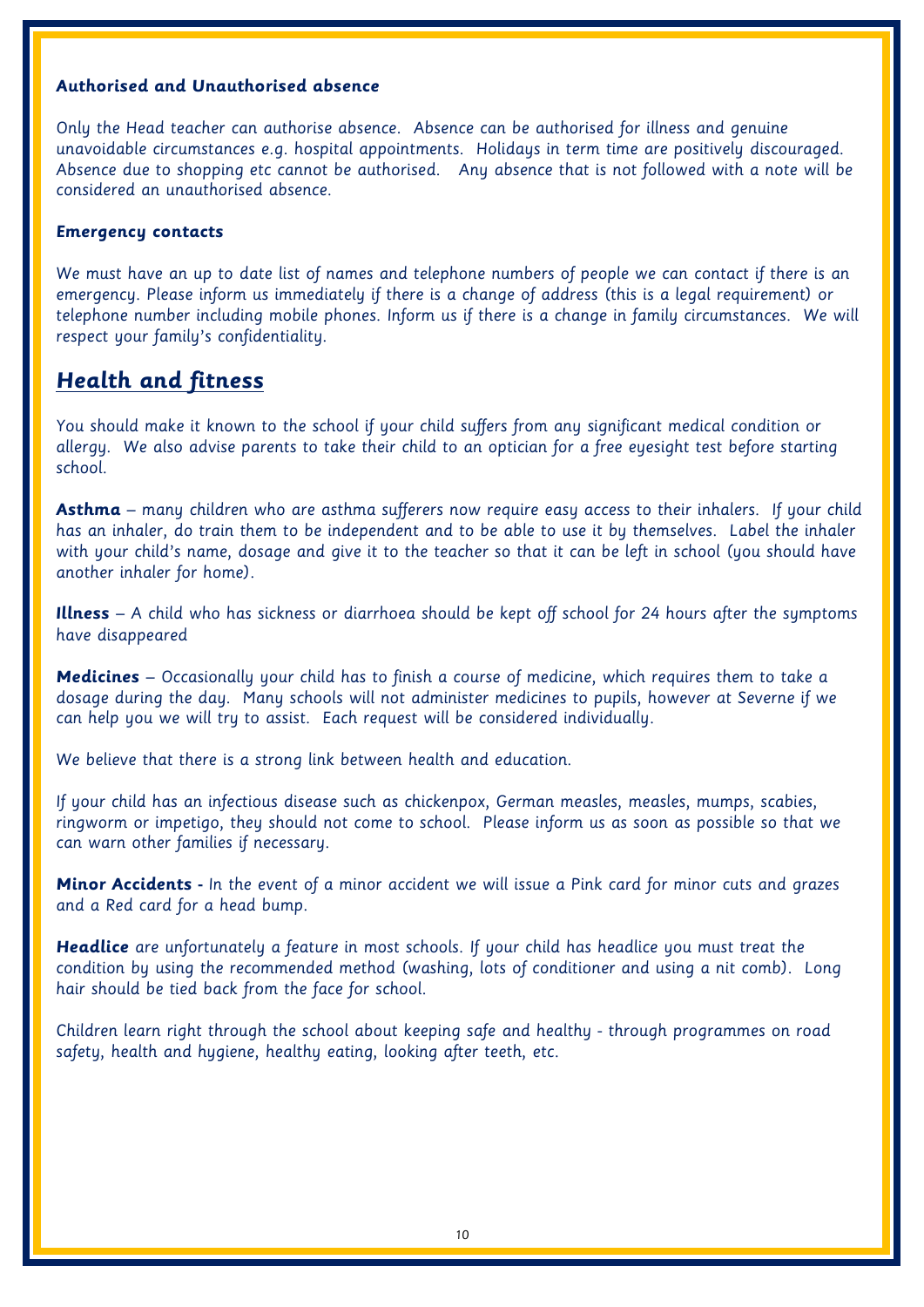## **Emergency Closure of Schools – Extreme Weather Conditions**

In the event of extreme weather conditions (e.g. heavy snowfall), the Local Authority may take a central decision to close all schools.

If local conditions are extremely bad the Headteacher and Chair of Governors may make a local decision to close.

Any such decisions will be made by 6:45am at the latest. The decision will then be announced through:

- **Our Group Call Text Messaging Service**
- **Our school website**
- **Our school Twitter feed**
- **Birmingham City Council's Website**

## **Keeping in touch with the school**

- Read our newsletters (these are also available on our website and will be sent by email).
- Read information from the class teacher about the curriculum (termly topic letters) and educational visits, etc.
- Inform the school if your child is absent.
- Support your child with homework especially reading, writing, mathematics and science.
- Let us know if you have any concerns about your child.
- Meet your child's teacher at termly parents' evenings.
- We are always open to suggestions from parents on ways we could improve complete annual parents' questionnaire.
- Make sure we have your most up-to-date emergency contact numbers.
- Visit our school website: **[www.severne.bham.sch.uk](http://www.severne.bham.sch.uk/)**

#### **Meetings with parents**

Induction meetings and open afternoons are held in June and July, for children starting Nursery or Reception each September.

#### **Three Parents' meetings per academic year.**

- **Term 1**: Discussion of targets to the end of the school year.
- **Term 2**: Discussing progress made and giving parents opportunities to learn about the wider curriculum.
- **Term 3**: Celebration Day (a time to celebrate your child's achievements).

Advisory Support Meeting for parents helping to choose preferences of secondary school, and a range of workshops and activities to increase parental understanding of the curriculum will be held throughout the year.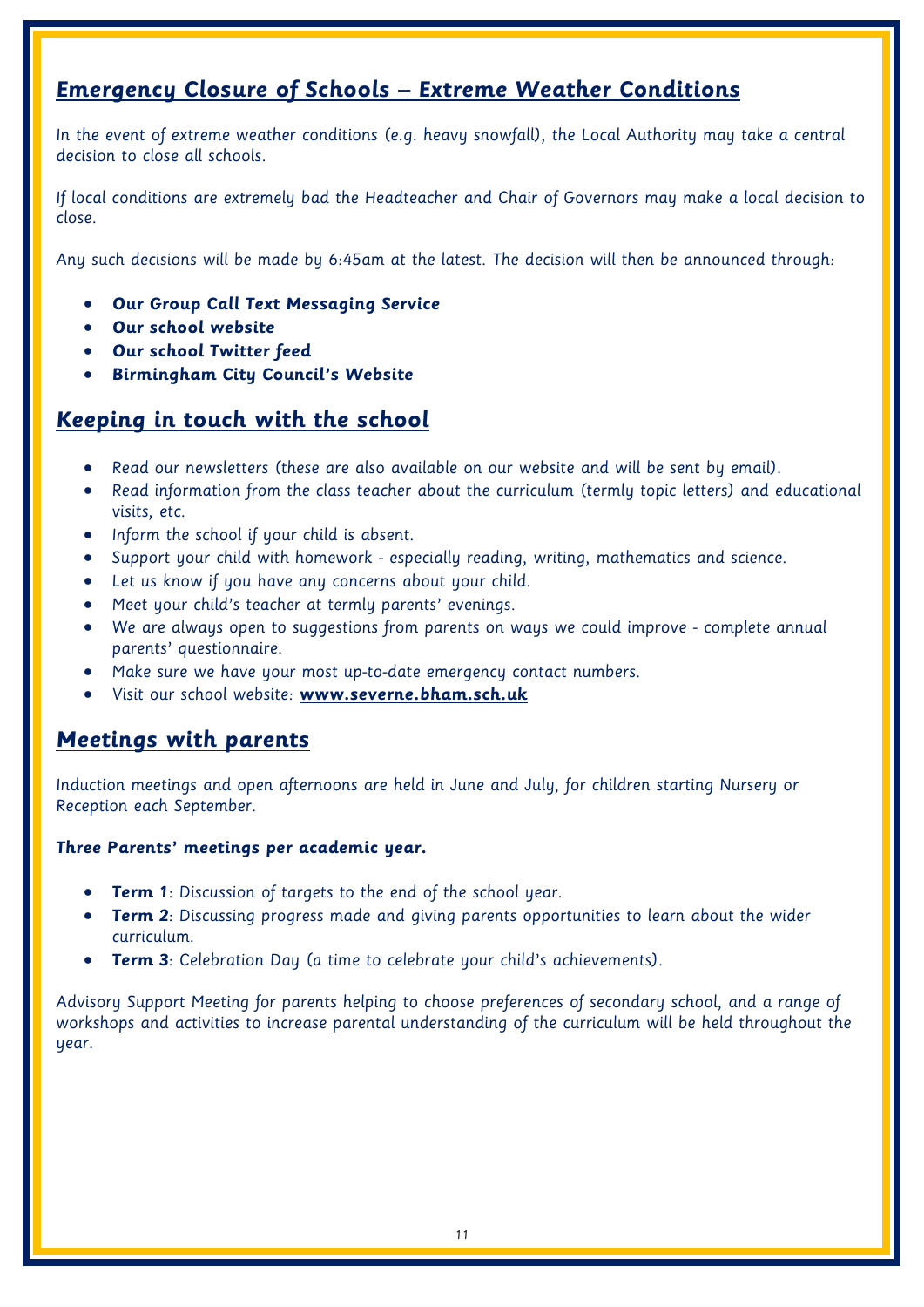## **Preparing your child for school**

Help your child to settle in easily to Nursery and/or Reception by:

- Talking with them about people they will meet and what they will do.
- Helping them to be independent dressing and undressing, using the toilet, washing hands, etc.
- Walking them to school and teaching them about road safety.
- Reading to and reading with your child every day.
- Sharing stories and poems.
- Giving opportunities for them to play at home making things, sewing, skipping, swimming, drawing, painting, doing jigsaws, etc.

## **Concerns and complaints**

We take parents' concerns and complaints very seriously. Parents should first raise concerns about their child with the Class Teacher and then, if appropriate, the designated Phase Team Leader.

If you feel the concern is more serious or you are not satisfied with the response from the school, please see the Headteacher or the Deputy, or Assistant Headteacher. If you are not satisfied with the response from the school, please contact the Chair of Governors via the School/Clerk to Governors.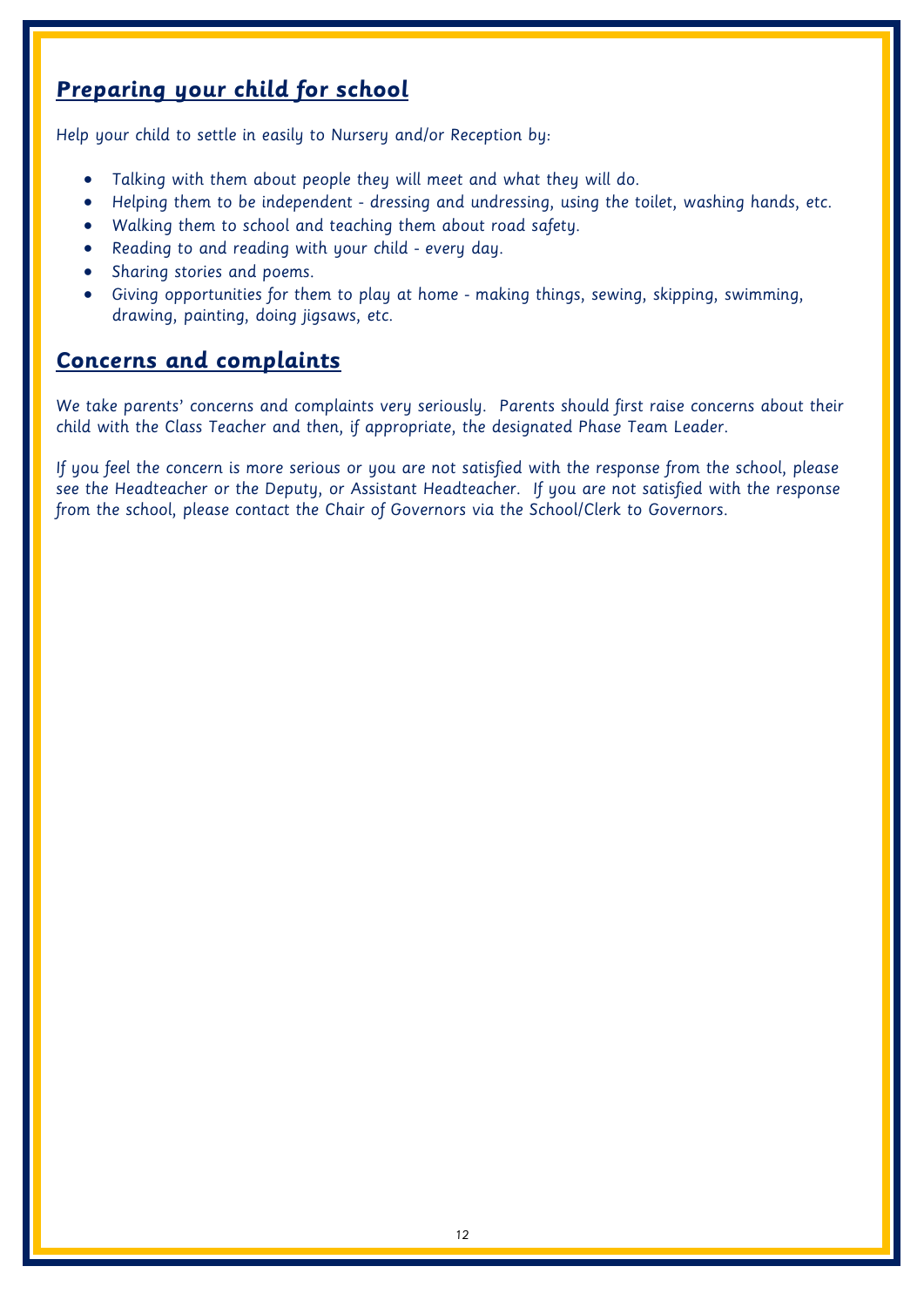

## **School Attendance**

#### **A very important message for all Parents/Carers**

Dear Parent/Carer,

Severne Primary School is working in partnership with parents and the Local Authority to improve school attendance. We would like to congratulate the many parents who make sure their children attend school regularly.

Absence disrupts the education of the individual pupil and the whole class. Are you aware that children who do not attend regularly:

- do not achieve well in exams
- find it difficult to maintain friendships
- are more likely to become involved in crime
- miss out on opportunities in further education and the world of work?

How does your child compare?

| Attendance during<br>one school year | Equals this number of<br>days absent | Which is<br>approximately this<br>many weeks absent | Which means this<br>number of lessons<br>are missed |
|--------------------------------------|--------------------------------------|-----------------------------------------------------|-----------------------------------------------------|
| 95%                                  | 9 days                               | 2 weeks                                             | 50 lessons                                          |
| 90%                                  | 19 days                              | 4 weeks                                             | 100 lessons                                         |
| 85%                                  | 29 days                              | 6 weeks                                             | 150 lessons                                         |
| 80%                                  | 38 days                              | 8 weeks                                             | 200 lessons                                         |

Absence can only be authorised by the Head Teacher, within the boundaries set by the Education (Pupil Registrations) (England) Regulations 2006. **Head Teachers may not authorise leave during term time except where the circumstances are exceptional**.

Please remember that parental illness, going shopping, visiting family, truancy, not wanting to go to school, alleged bullying (speak to school immediately to resolve the issue), family holidays (unless authorised by the Head teacher by pre-arrangement) are not acceptable reasons to be absent. All of these will be recorded as unauthorised absence, including if your child arrives at school after the close of registration.

Family emergencies need careful consideration. It is not always appropriate or in the best interests of the child to miss school for emergencies which are being dealt with by adult family members. Being at school with support from staff and peers can provide children with a safe and familiar background during times of uncertainty.

**It is a parent's legal responsibility to ensure their children receive appropriate education. Failing to send your child to school regularly without good reason is a criminal offence.**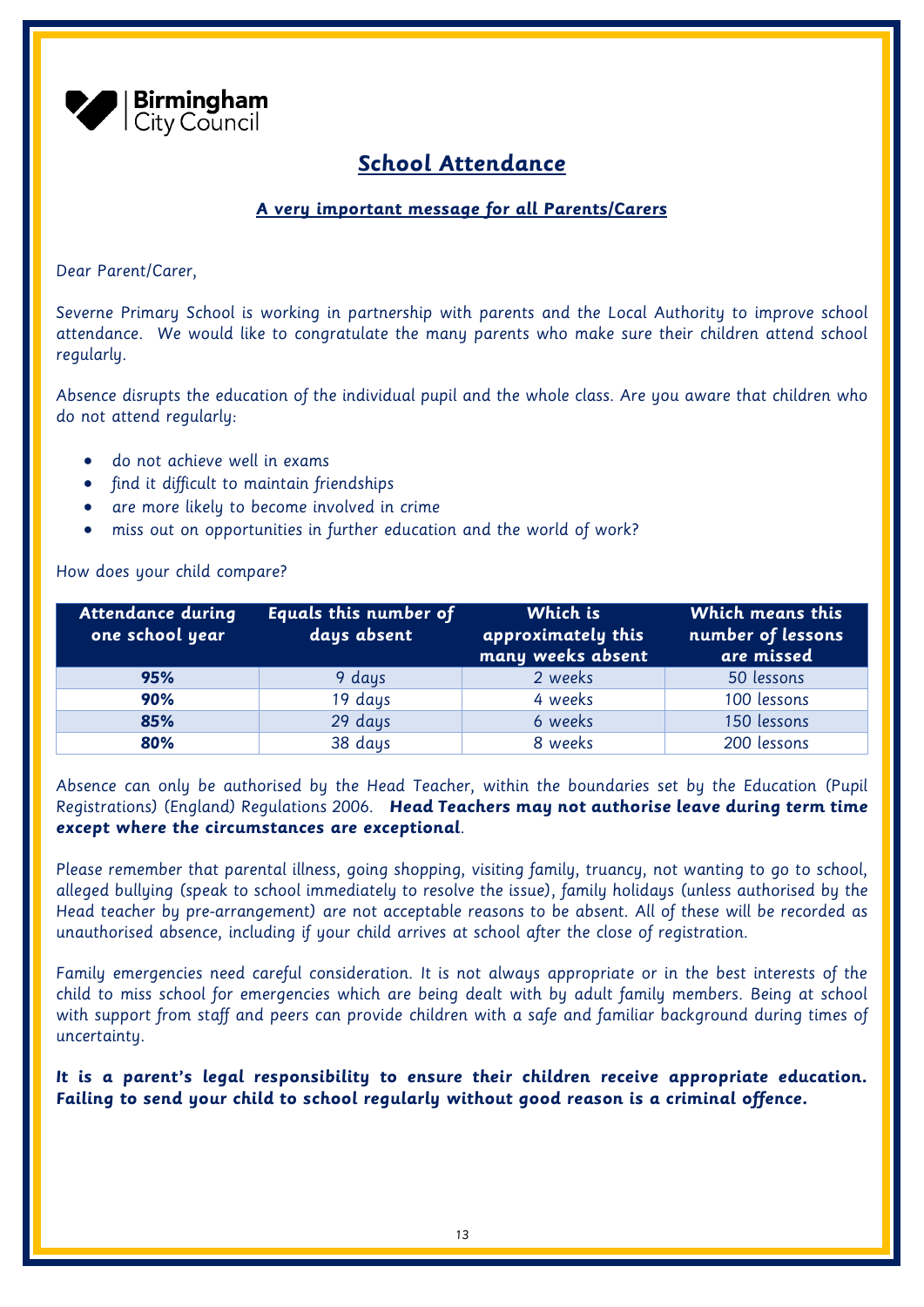#### **Legal action that may be taken includes:**

- Issuing penalty notices: Each parent receives a penalty notice for each child who has unauthorised absence. The penalty is £60 or £120 depending on how soon payment is made. So, if there are two parents and two children the total penalties could be up to £480. Failure to pay may result in prosecution.
- Taking parents to court for unauthorised absence: **Education Act 1996 Section 444(1)** court can fine each parent up to £1000 per child, order payment of prosecution costs and/or impose a Parenting Order.
- Taking parents to court for persistent unauthorised absence: **Education Act 1996 Section 444(1A)** - court can fine each parent up to £2,500 per child, order payment of the prosecution costs, impose a Parenting Order and/or sentence you to a period of imprisonment of up to 3 months.

#### **Being taken to court could result in you having a criminal record.**

Frequent absence can add up to a considerable amount of lost learning and can seriously disadvantage your child in adult life.

If your child's level of absence is of serious concern, the school will offer advice and support to improve attendance. After this, any unauthorised absence may result in the School and the Local Authority taking legal action.

If you have concerns about your child's school attendance please contact the school urgently. They may be able to assist you or even offer you an Early Help Assessment.

#### **Again, we would like to thank those parents who make sure their child is attending school regularly and are therefore benefiting fully from their educational opportunity.**

Yours sincerely,

*E. Langley*

Lead Attendance Officer Education Legal Intervention Team Alternative Provision, Attendance, and Independent Education Service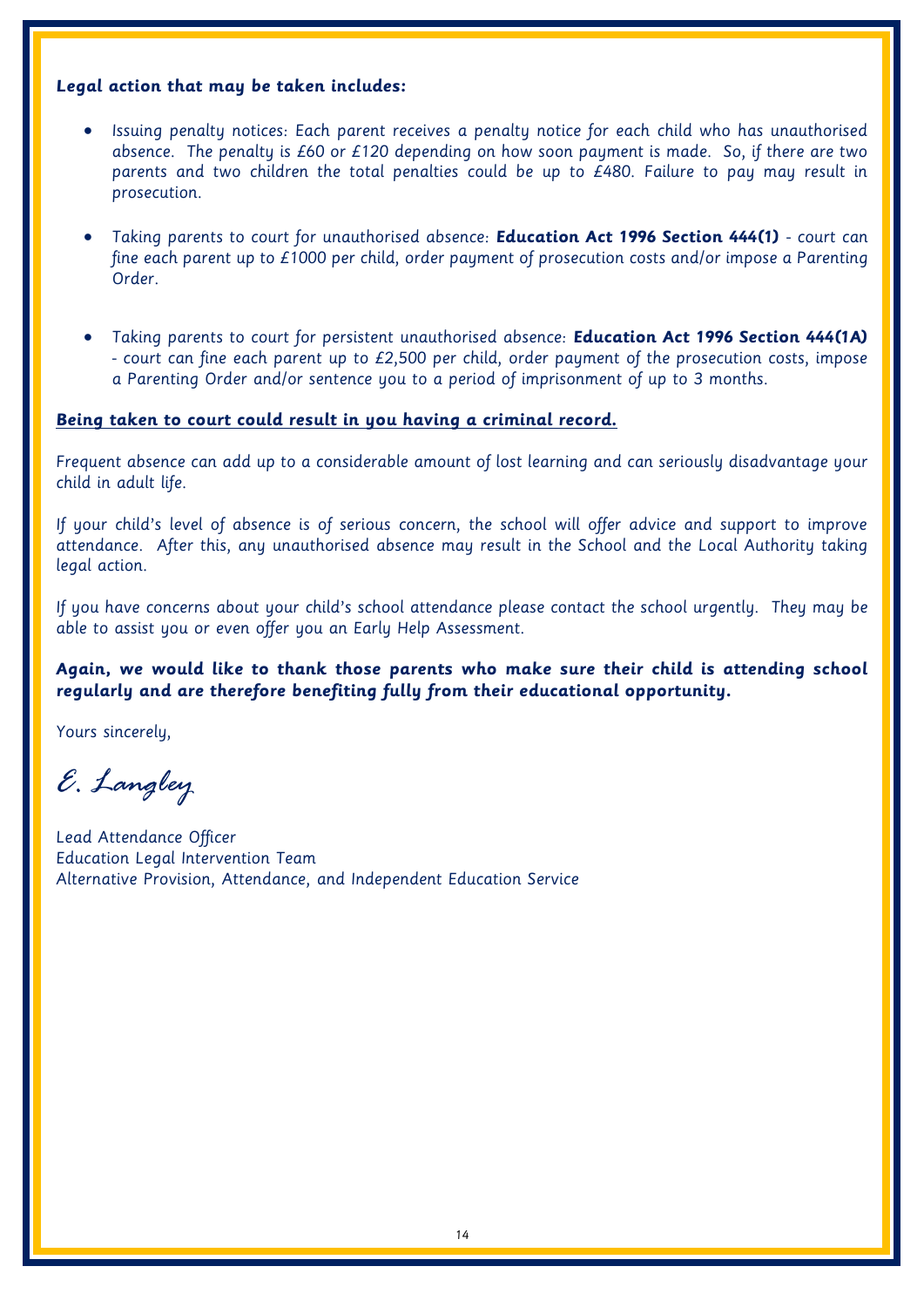## **YOUR CHILD, YOUR SCHOOL**

## **School Uniform**

**ASDA TESCO Sainsbury's** 

Uniform is compulsory. It's smart, comfortable and practical. It can be bought from most supermarkets.

**Boys** - Navy blue sweatshirt, white or blue shirt (school tie is optional) and dark trousers. For the summer months, black, grey or navy school uniform shorts is acceptable.





**Girls** – Navy blue sweatshirt, cardigan, white or blue blouse (school tie is optional) and navy-blue skirt. Girls may also choose to wear dark blue or black trousers. Blue check gingham dresses may be worn during the summer months.









**Shoes** - Black shoes or trainers



**(All items should be plain without logos or decorations.)**

School ties and cloth badges are available from the School Office. **We urge parents to name all articles of clothing, including P.E. kit.**

If headscarves are worn, they should be plain black, blue or white which are in keeping with uniform colours.





As with our school uniform being smart and sensible, please ensure haircuts are smart/sensible too please.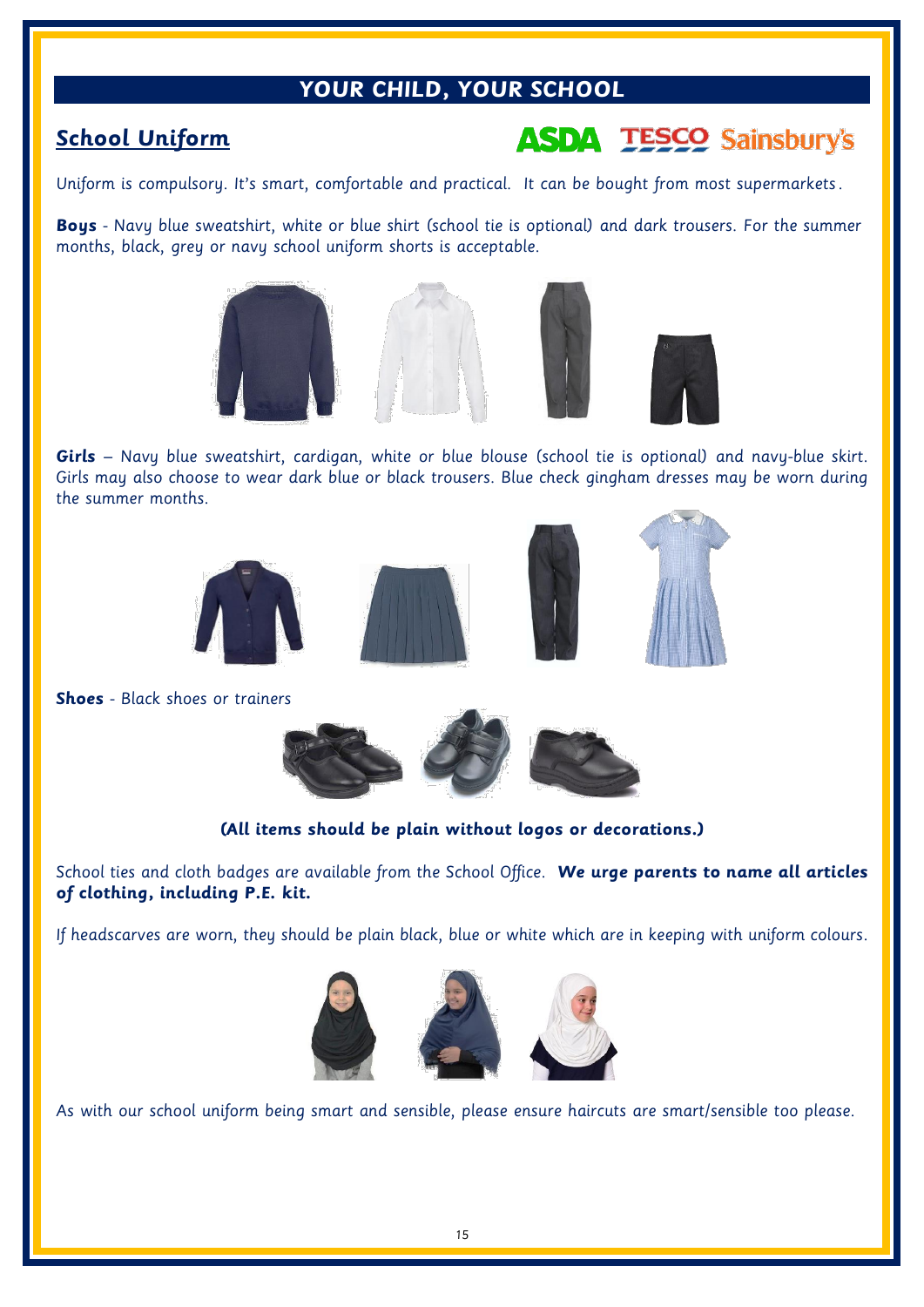## **P.E. and Swimming**

**P.E.**

Plain T-shirt (white or pale blue) Plain shorts (navy blue or black)

For the colder days it is recommended that you send a jogging suit (again dark colour).



All children must have appropriate footwear and socks, it is recommended that younger children should have Velcro fastening pumps for easy access.



#### **Swimming**

.

Swimming is part of our National Curriculum and all children are expected to participate fully in lessons when the opportunity arises for their class to attend.

**Boys**: trunks must be swimming trunks and not summer shorts. **Girls**: swimsuits must be one-piece suits and not 2-piece bikinis.

**Please note**: full body swimsuits (burqini) are permitted swimwear alternatively; lycra leggings and leotard can be used. Swimming caps are advisable but not essential.

All swimwear to be navy blue or black if possible.

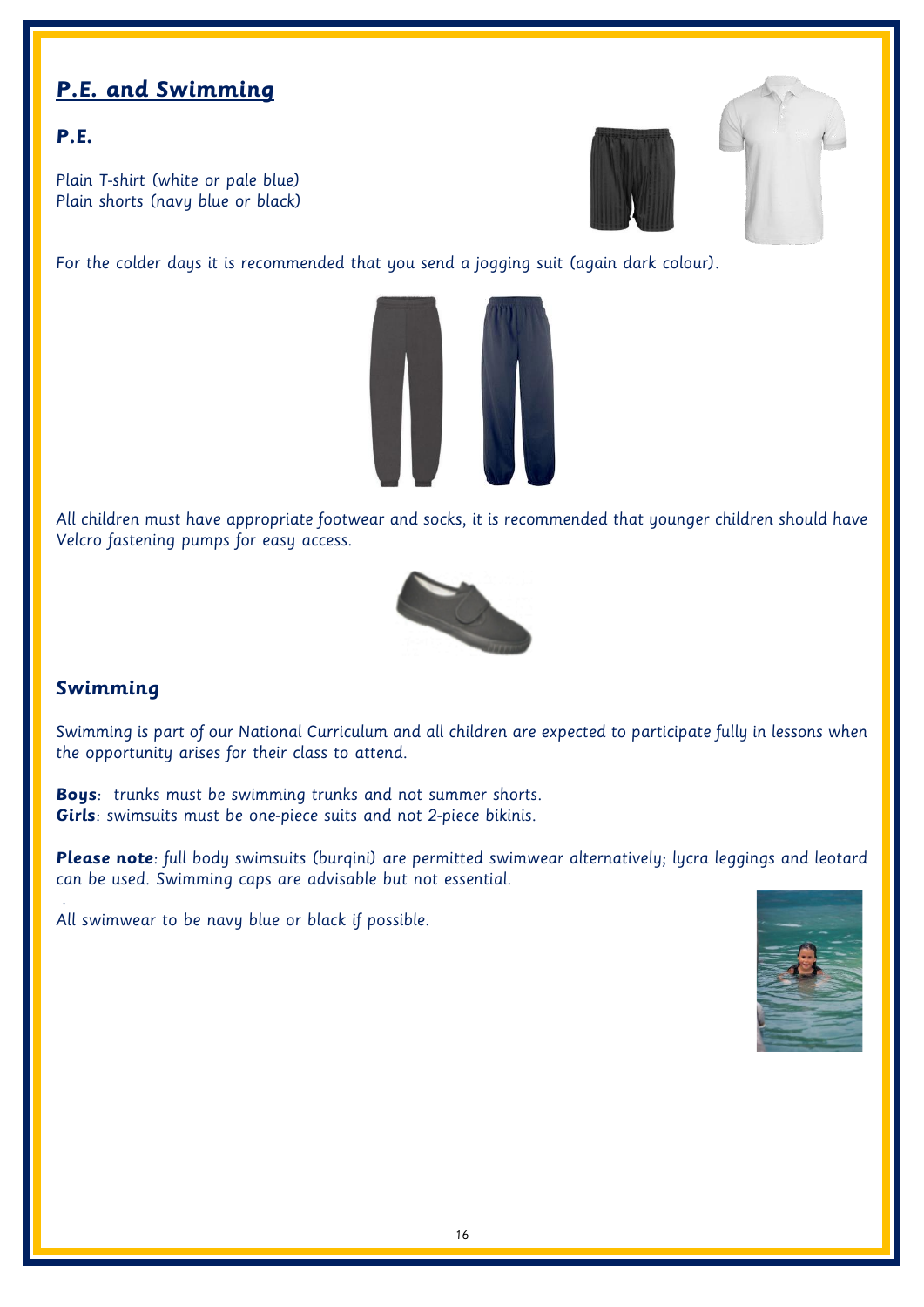## **School Meals**

At Severne we promote healthy eating. Pupils are taught about healthy diet through PSHE and science sessions. We have a full production kitchen with menus planned according to National Standards including Halal meals. Special dietary requirements can be catered for within this package if medical or religious reasons are stated.

From September 2014, all of our Reception age children along with Years 1 and 2 have been entitled to receive a free school meal regardless of personal finances.

For all other children (including Nursery), if you are receiving Income Support your children are automatically entitled to free meals. If you would like to apply to see if you are eligible please call in at the school office where the school secretary will be pleased to advise you.

Over 80% of our children enjoy the benefits of school meals which are prepared daily on our school site. This is especially beneficial to active young children and most welcoming on chilly days.

Our meal prices are in line with Birmingham City Council guidelines and are value for money.

NOTE: Dinner money should be paid each Monday in a sealed envelope stating your child's:





- Name
- Class
- Amount paid

## **Snacks**

Currently all Infant and Foundation Stage children benefit from free **fruit** for breaktime.

Our Junior children have the option of purchasing snacks of:

- **Toast**
- **Milk**
- **Juice**

We encourage all children to drink water throughout the day.

Please note that we expect the children to behave reasonably at lunchtime and to treat the dinner supervisors with respect and accept their discipline. The school reserves the right not to have children on the premises at lunchtime who do not follow the above rules.

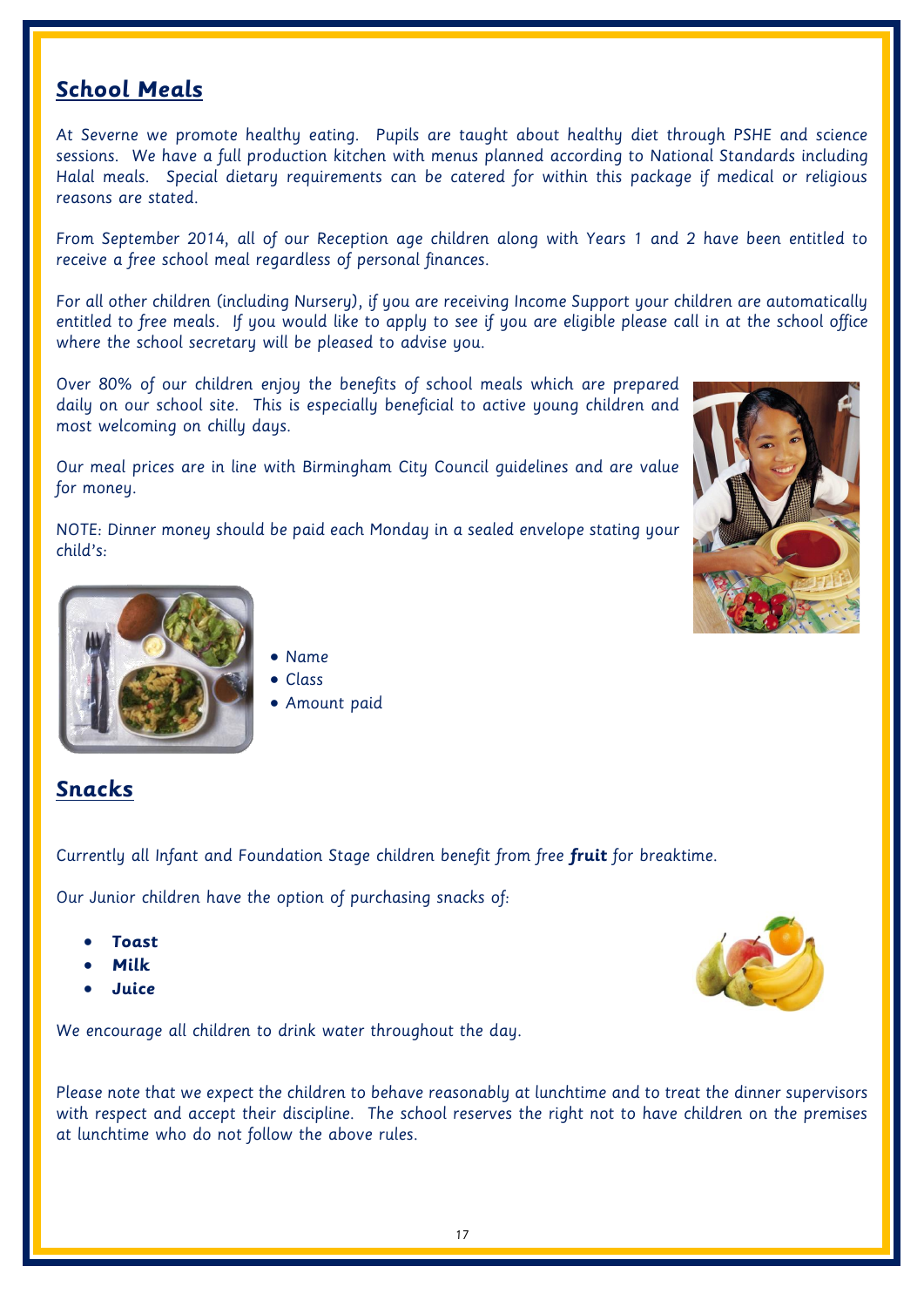## **Collecting your child**

Infant children are dismissed from the doors that open from their classroom into the infant playground. Nursery children are dismissed from our Nursery department.

It is vital that you collect your child punctually to prevent any upset your child may experience as a result of your lateness.

Junior children leave the building by one of two doors and go home via the outside junior playground.

**Please arrive promptly to pick up your child at the end of the school day.**

**Please conduct yourself politely on our school site.**

**Parking on our school site is not allowed and we respectfully request that you give consideration to our neighbours living close to our school when parking your vehicle.**

## **Conduct and Behaviour**

Our consequence scheme operates throughout our school and our pupils are expected to adhere to this.

A serious breach of discipline/behaviour may result in temporary or permanent exclusion.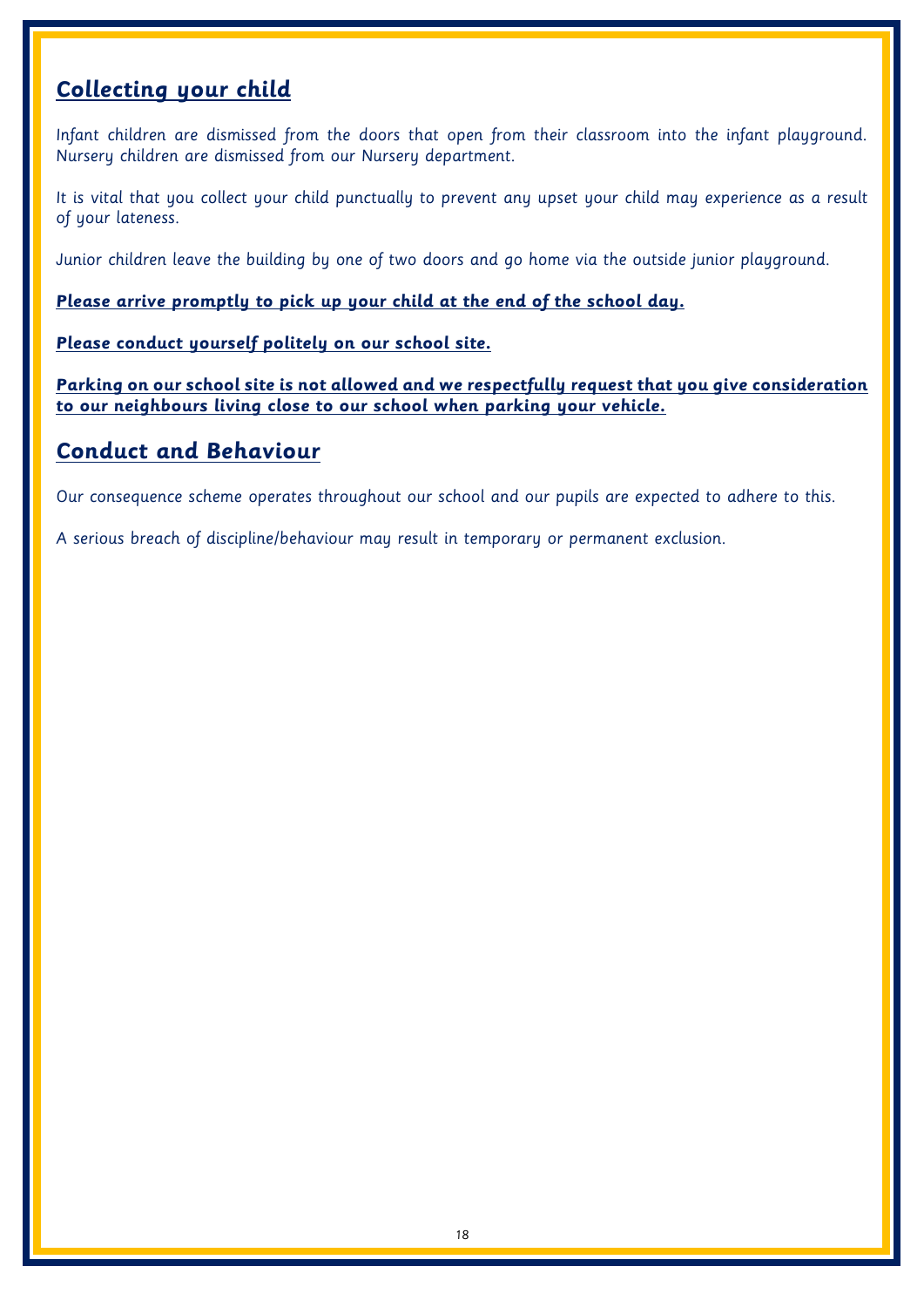## **BRITISH VALUES STATEMENT**

#### **Promoting British Values at Severne Primary School**

The DfE have recently reinforced the need "**to create and enforce a clear and rigorous expectation on all schools to promote the fundamental British values of democracy, the rule of law, individual liberty and mutual respect and tolerance of those with different faiths and beliefs.**"

The government set out its definition of British values in the 2011 Prevent Strategy, and these values have been reiterated by the Prime Minister this year and in the DfE document 'Promoting Fundamental British Values as part of SMSC in Schools (November 2014). At Severne Primary School these values are reinforced regularly and in the following ways:

**Democracy**: Democracy is encouraged within the school. Pupils have the opportunity to have their voices heard through our School Council. The elections of School Councillors and the Chair and Vice-Chair of the School Council are based solely on pupil votes. Pupils are encouraged to express their views and through our supportive pastoral team are taught how perceived injustice can be peacefully challenged.

**The Rule of Law**: The importance of Laws, whether they be those that govern the class, the school, or the country, are consistently reinforced throughout regular school days, as well as when dealing with behaviour and through school assemblies. Pupils are taught the value and reasons behind laws, that they govern and protect us, the responsibilities that this involves and the consequences when laws are broken.

**Individual Liberty**: Within school, pupils are actively encouraged to make choices, knowing that they are in a safe and supportive environment. As a school we educate and provide boundaries for young pupils to make choices safety, through of provision of a safe environment and empowering education. Pupils are encouraged to know, understand and exercise their rights and personal freedoms and advise how to exercise these safely, for example through our E-Safety and PSHE lessons. Whether it be through choice of challenge, of how they record, of participation in our numerous extra-curricular clubs and opportunities, pupils are given the freedom to make choices. We have a strong anti-bullying culture where pupils are encouraged to take responsibility for their behaviour. Pupil self-esteem and self- confidence are paramount.

**Mutual Respect**: Part of our school ethos and behaviour policy has revolved around Core Values such as 'Be Respectful', and pupils have been part of discussions and assemblies related to what this means and how it is shown, this is reiterated through our classroom and learning rules, as well as our behaviour policy.

**Tolerance of those of Different Faiths and Beliefs**: This is achieved through enhancing pupils understanding of their place in a culturally diverse society and by giving them opportunities to experience such diversity. Assemblies and discussions involving prejudices and prejudice-based bullying have been followed and supported by learning in Religious Education and Personal, Social and Health Education. Visits to diverse places of worship enhance learning within classes. Religious festivals are observed, both as part of RE and as part of British cultural tradition. Where staff and pupils are required to pray as part of religious devotion, a prayer room is made available. Any prejudices or discriminatory behaviours are promptly challenged.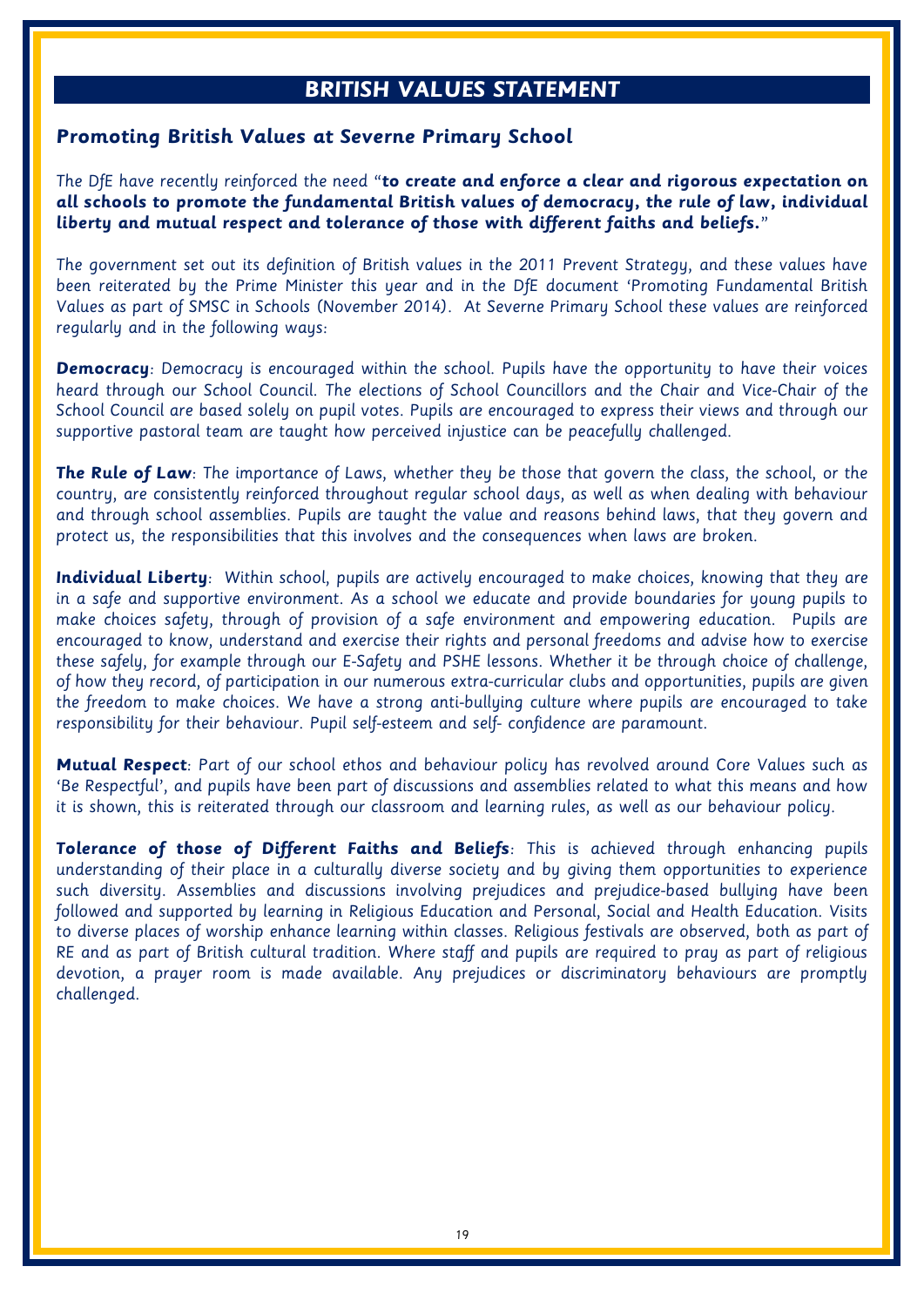## **OUR CURRICULUM**

#### **Early Years Foundation Stage: (3 to 5 year olds)**

The Nursery and Reception classes are known as the Foundation Stage. Together they follow a curriculum called the Early Years Foundation Stage. Children are assessed on entry and throughout their time in Foundation Stage to enable staff to plan activities and experiences which develop and support learning. At the end of Reception, a more formal assessment is carried out of how many age-related Early Learning Goals the children have achieved, and this is reported to the local authority.

Here at Severne we aim to give our children a lively and fun introduction to school, and hope to provide a lifelong love for learning.

We learn through play and experiences, and our focus is very much on process rather than product. Our informal philosophy is that we never expect children to do anything that we are not prepared to do ourselves and we hope that this enthuses them and encourages and develops positive attitudes to learning.

Our Reception classes work as a unit, with focus family groups attached to key workers, and the children are able to access all areas of the curriculum at different times of the day.

Our Nursery class offers 39 full-time equivalent (FTE) places, with full-time provision for those children who fit the agreed Birmingham criteria.

The curriculum, as of September 2014, is divided into 7 areas of learning; 3 prime and 4 specific. We also explore the different ways in which children learn: by playing and exploring, being active learners and creating and thinking.

#### **Prime Areas:**

#### **Personal, Social and Emotional Development**

- Making relationships
- Becoming self-confident and self-aware
- Understanding and managing feelings and behaviour

#### **Physical Development**

- Moving our bodies in different ways
- Learning about being healthy and taking care of ourselves

#### **Communication and Language**

- Learning to listen to others and pay attention to what they are saying
- Understanding spoken language
- Speaking to, and with, others

#### **Specific Areas:**

#### **English**

- Early reading skills, including phonics
- Early writing skills, including phonics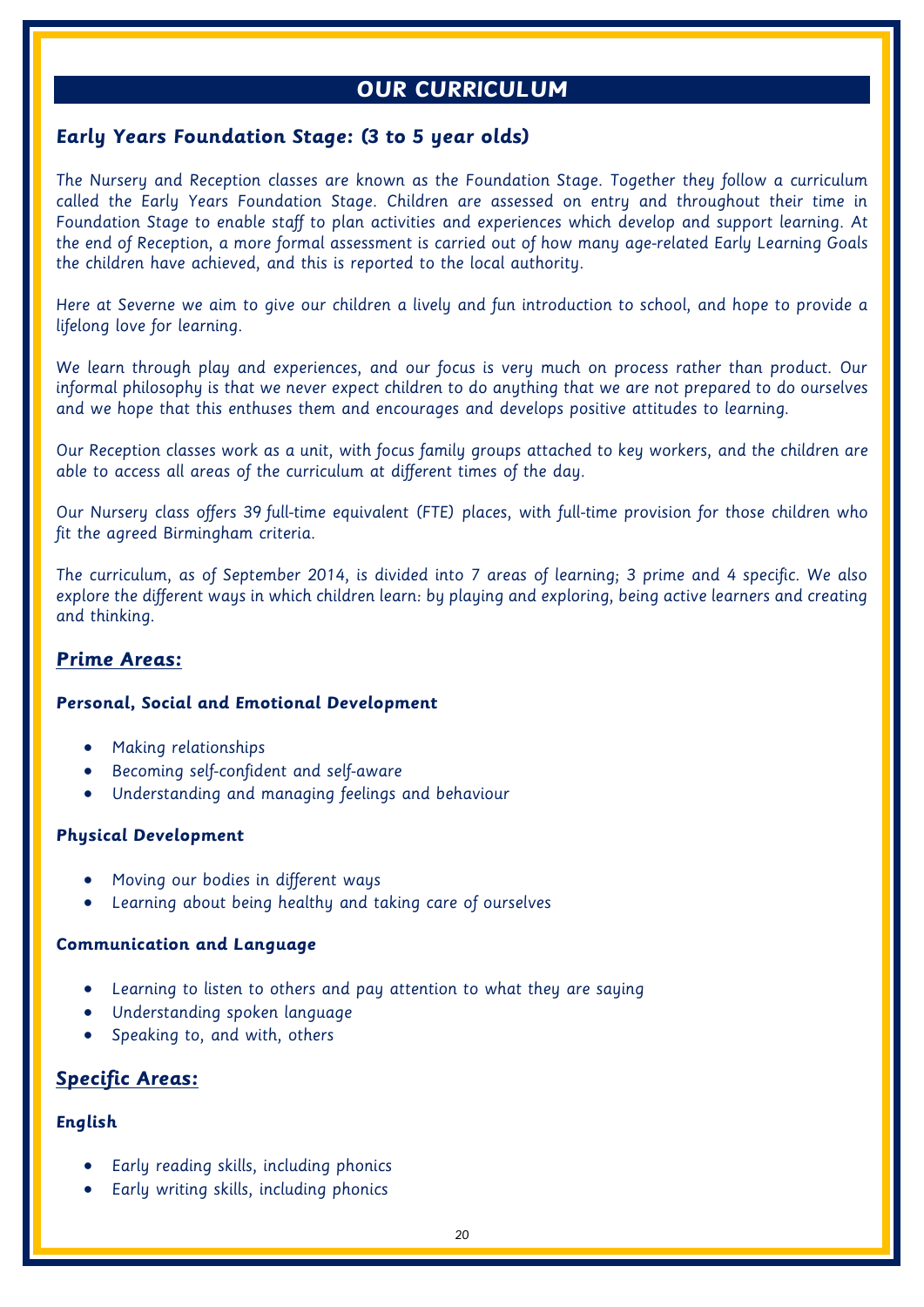#### **Mathematics**

- Learning about numbers and counting, including early addition and subtraction skills
- Learning about shapes, space and measures

#### **Understanding the World**

- Learning about different types of people and communities
- Learning about the world around us
- Learning about everyday technology

#### **Expressive Arts and Design**

- Exploring and using lots of different media and materials to create pictures, dances, music, models etc
- Using our imaginations when playing in role or with small world toys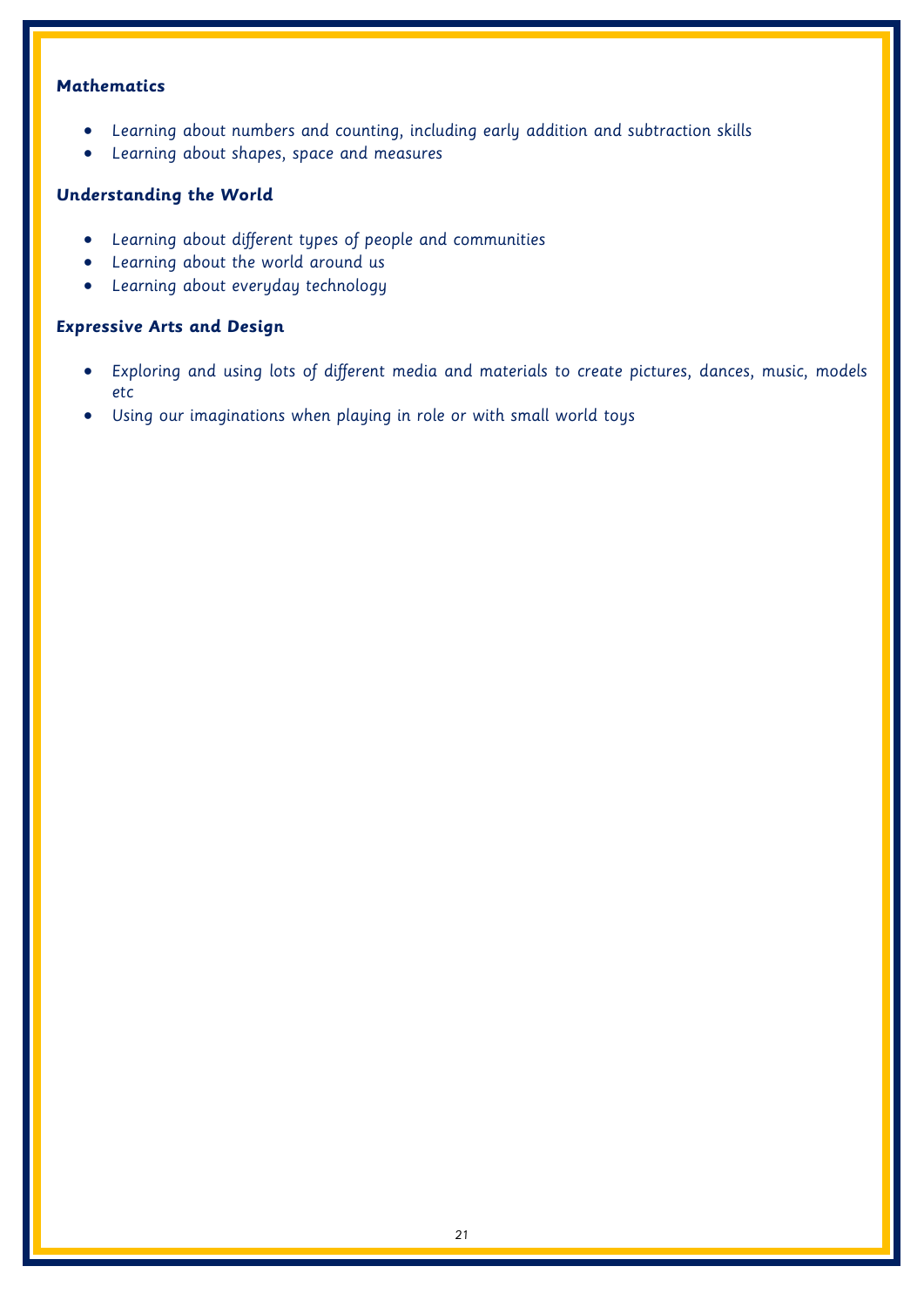## **The National Curriculum at Key Stage 1 (Infants, 5 to 7 year olds) and Key Stage 2 (Juniors, 7 to 11 year olds)**

## **English:**

The aim for English in the National Curriculum is to promote high standards of literacy by equipping pupils with strong command of the spoken and written word, and to develop their love of literature through widespread reading for enjoyment.

#### **We aim to ensure all pupils:**

- Read easily, fluently and with good understanding
- Develop the habit of reading widely and often, for both pleasure and information
- Acquire a wide vocabulary, an understanding of grammar and knowledge of linguistic conventions for reading, writing and spoken language
- Appreciate our rich and varied literary heritage
- Write clearly, accurately and coherently, adapting their language and style in and for a range of contexts, purposes and audiences
- Use discussion in order to learn; they should to be able to elaborate and explain clearly their understanding and ideas
- Are competent in the arts of speaking and listening, making formal presentations, demonstrating to others and participating in debate.

## **Mathematics:**

Within Maths we aim to ensure that all pupils:

- Become fluent in the fundamentals of mathematics, so that they are able to recall and apply knowledge rapidly and accurately
- Reason mathematically, use generalisations, develop an argument and use mathematical language to justify their ideas
- Solve problems by applying their mathematics to a variety of routine and non-routine problems with increasing sophistication, including breaking down problems into a series of simpler steps and persevering in seeking solutions.

#### **Science:**

Within Science we aim to ensure that all pupils:

- Develop scientific knowledge and understanding through the specific disciplines of biology, chemistry and physics
- Develop and understanding of the nature, processes and methods of science through different types of science investigations that help them to answer scientific questions about the world around them
- Are equipped with the scientific knowledge required to understand the uses and implications of science, today and for the future.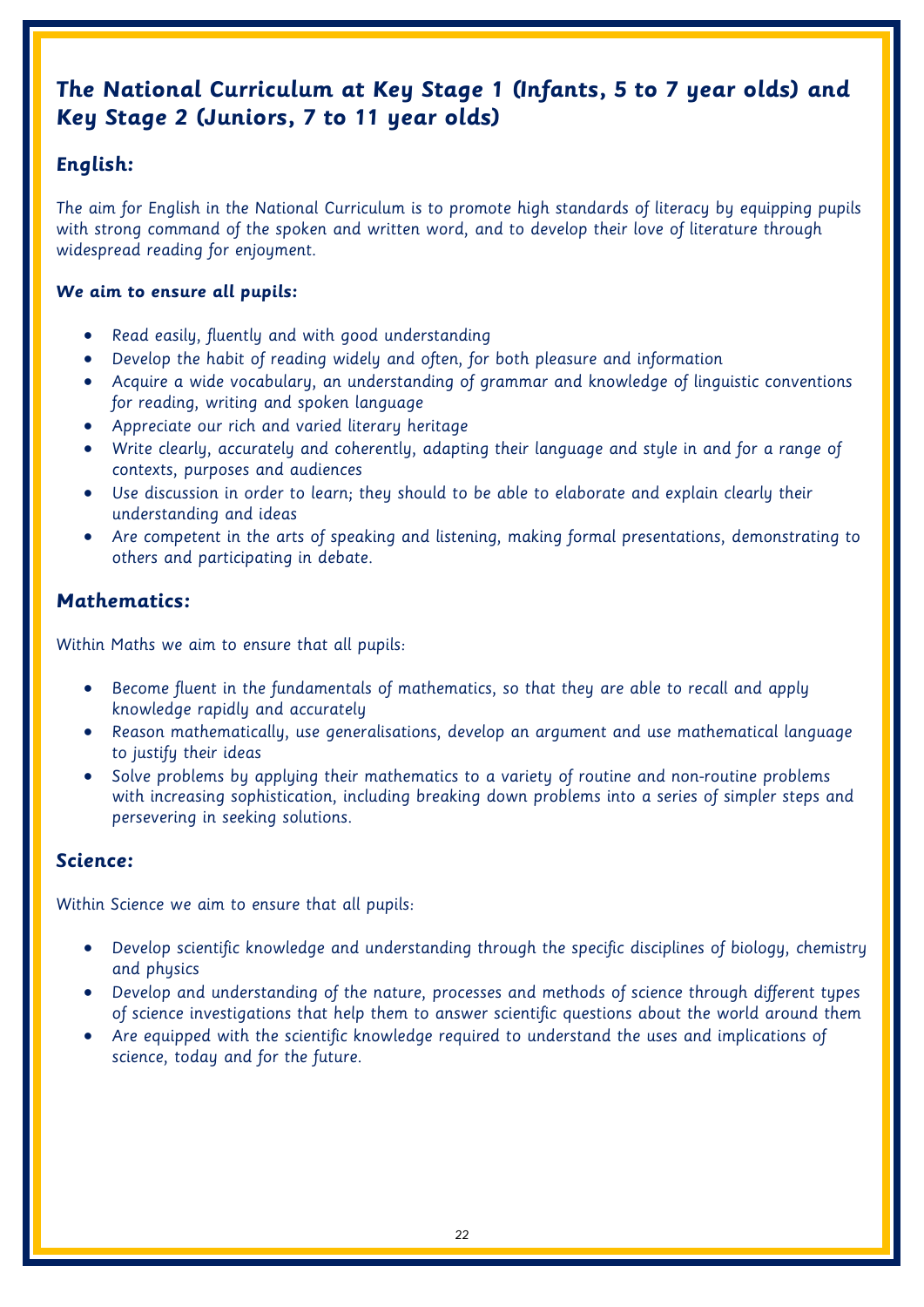#### **Computing:**

Within computing we aim to ensure that all pupils:

- Can understand and apply the basic principles and concepts of computer science, including abstraction, logic, algorithms and data representation
- Can analyse problems in computational terms, and have repeated practical experience of writing computer programs in order to solve such problems
- Can evaluate and apply information technology, including new or unfamiliar technologies, analytically to solve problems
- Are responsible, competent, confident and creative users of information and communication technology

#### **History:**

Within history we aim to ensure that all pupils:

- Know and understand the history of these islands as a coherent, chronological narrative, from the earliest times to the present day: how people's lives have shaped this nation and how Britain has influenced and been influenced by the wider world
- Know and understand significant aspects of the history of the wider world: the nature of ancient civilisations; the expansion and dissolution of empires; characteristic features of past non-European societies; achievements and follies of mankind
- Gain and deploy a historically grounded understanding of abstract terms such as 'empire', 'civilisation', 'parliament' and 'peasantry'
- Understand historical concepts such as continuity and change, cause and consequence, similarity, difference and significance, and use them to make connections, draw contrasts, analyse trends, frame historically-valid questions and create their own structured accounts, including written narratives and analyses
- Understand the methods of historical enquiry, including how evidence is used rigorously to make historical claims, and discern how and why contrasting arguments and interpretations of the past have been constructed.

#### **Geography:**

Within geography we aim to ensure that all pupils:

- Develop contextual knowledge of the location of globally significant places both terrestrial and marine – including their defining physical and human characteristics and how these provide a geographical context for understanding the actions of processes
- Understand the processes that give rise to key physical and human geographical features of the world, how these are interdependent and how they bring about spatial variation and change over time
- Are competent in the geographical skills needed to: collect, analyse and communicate with a range of data gathered through experiences of fieldwork that deepen their understanding of geographical processes
- Interpret a range of sources of geographical information, including maps, diagrams, globes, aerial photographs and Geographical Information Systems (GIS)
- Communicate geographical information in a variety of ways, including through maps, numerical and quantitative skills and writing at length.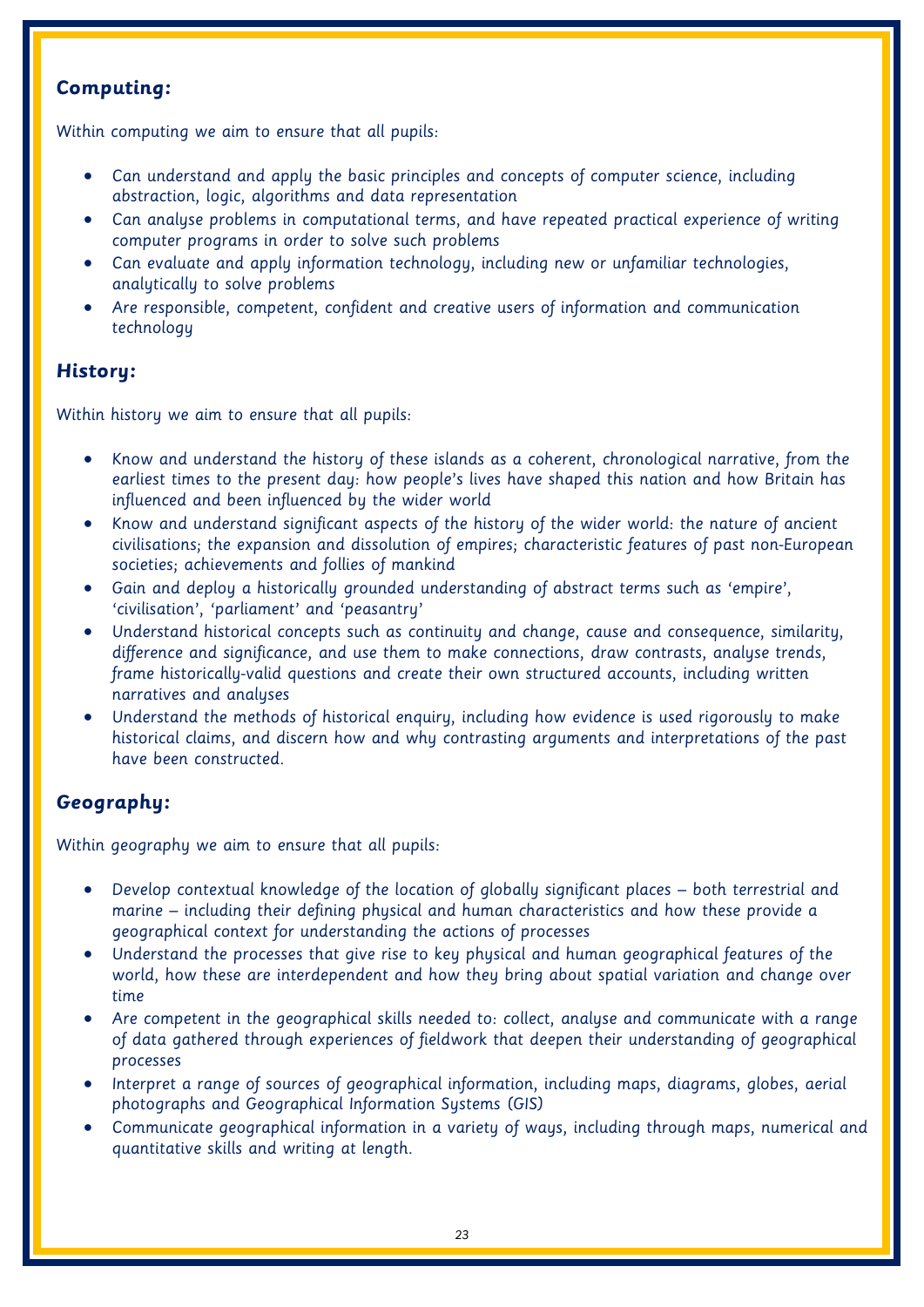## **Physical Education (PE):**

Within PE we aim to ensure that all pupils:

- Develop competence to excel in a broad range of physical activities
- Are physically active for sustained periods of time
- Engage in competitive sports and activities
- Lead healthy, active lives.

#### **Art and Design:**

Within Art and Design we aim to ensure all pupils:

- Produce creative work, exploring their ideas and recording their experiences
- Become proficient in drawing, painting, sculpture and other art, craft and design techniques
- Evaluate and analyse creative works using the language of art, craft and design
- Know about great artists, craft makers and designers, and understand the historical and cultural development of their art forms.

#### **Design Technology (DT):**

Within Design and Technology, we aim to ensure that all pupils:

- Develop the creative, technical and practical expertise needed to perform everyday tasks confidently and to participate successfully in an increasingly technological world
- Build and apply a repertoire of knowledge, understanding and skills in order to design and make high-quality prototypes and products for a wide range of users
- Critique, evaluate and test their ideas and products and the work of others
- Understand and apply the principles of nutrition and learn how to cook.

#### **Music:**

Within Music we aim to ensure that all pupils:

- Perform, listen to, review and evaluate music across a range of historical periods, genres, styles and traditions, including the works of the great composers and musicians
- Learn to sing and to use their voices, to create and compose music on their own and with others, have the opportunity to learn a musical instrument, use technology appropriately and have the opportunity to progress to the next level of musical excellence
- Understand and explore how music is created, produced and communicated, including through the inter-related dimensions: pitch, duration, dynamics, tempo, timbre, texture, structure and appropriate musical notations.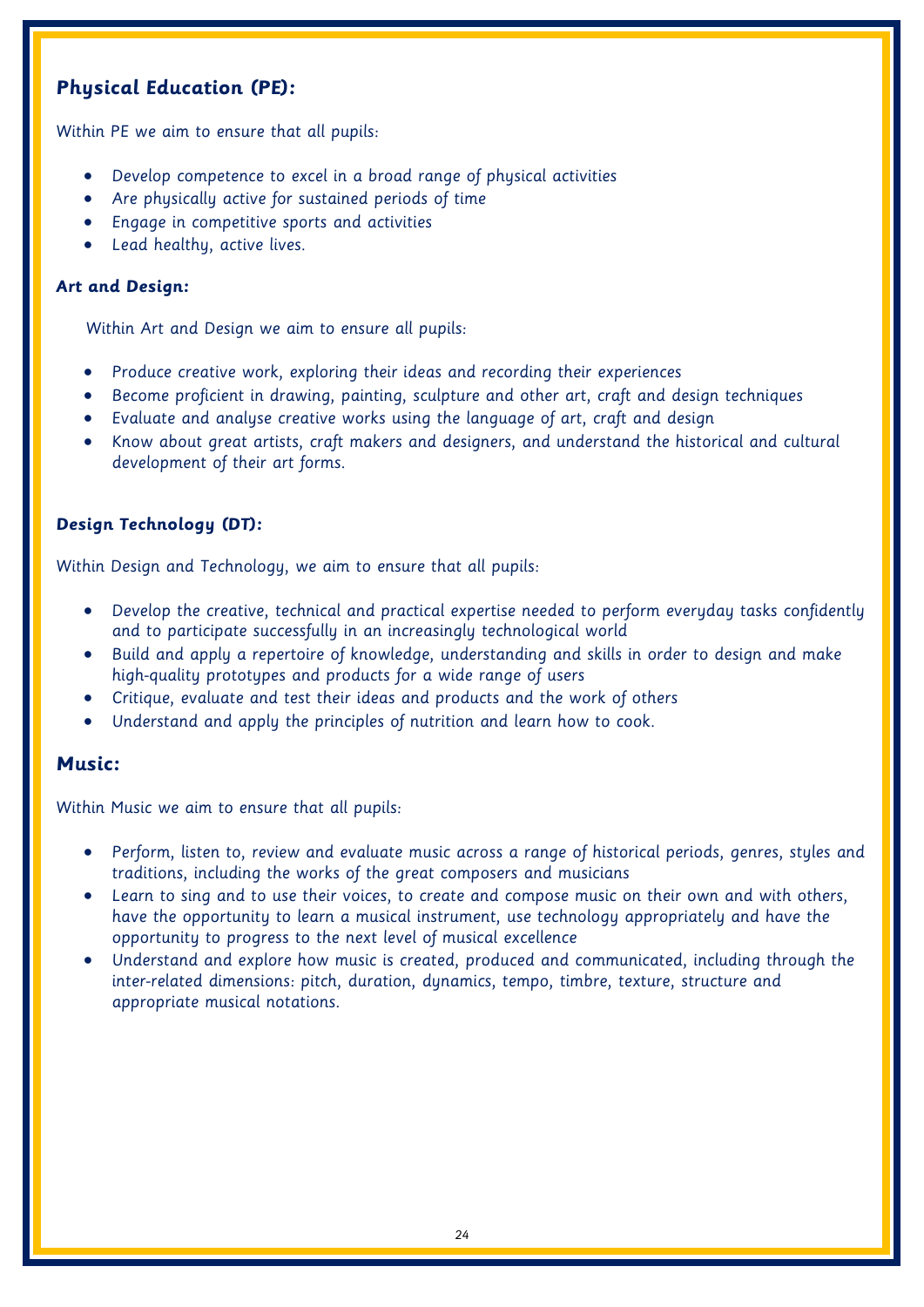#### **French:**

Within French we aim to ensure that pupils in KS2:

- Understand and respond to spoken and written language from a variety of authentic sources
- Speak with increasing confidence, fluency and spontaneity, finding ways of communicating what they want to say, including through discussion and asking questions, and continually improving the accuracy of their pronunciation and intonation
- Can write at varying length, for different purposes and audiences, using the variety of grammatical structures that they have learnt
- Discover and develop an appreciation of a range of writing in the language studied.

## **Religious Education (RE):**

We are a non-denominational school, which serves a multi-ethnic population.

Pupils learn about religions and learn from religion and this is done in RE lessons and collective worship. We follow the LEA guidelines in that our R.E. lessons and collective worship are broadly Christian with children acquiring a knowledge and understanding of the origin, content and developments of Christianity, but they will also have an insight into the other principal religions found in the UK.

We share in each other's celebrations and festivals, and make personal responsibility a major issue in the way we treat each other.

It is the policy of the Local Authority that parents have the right to withdraw their children from any act of Religious Education.

#### **Personal, Social and Health Education (PSHE) and Citizenship – Paths (Promoting alternative thinking strategies).**

The majority of PSHE lessons are delivered through the SEAL (Social, Emotional Aspects of Learning) Project. The children learn about:

- Developing confidence and responsibility and making the most of their abilities
- Developing good relationships and respecting the differences between people.
- Developing a healthier, safer lifestyle.

#### **Citizenship:**

• Learning about being a good citizen, taking responsibility and ability to make good judgements.

#### **Community education:**

• Learning about local issues such as health, safety, the environment, decision-making, etc.

#### **Environmental education:**

• Raising interest in the environment especially in terms of school and local area.

#### **Health education:**

• Promoting good physical and mental health, teaching about drugs abuse and, for older pupils with parental permission, the opportunity to learn about hygiene and aspects of puberty.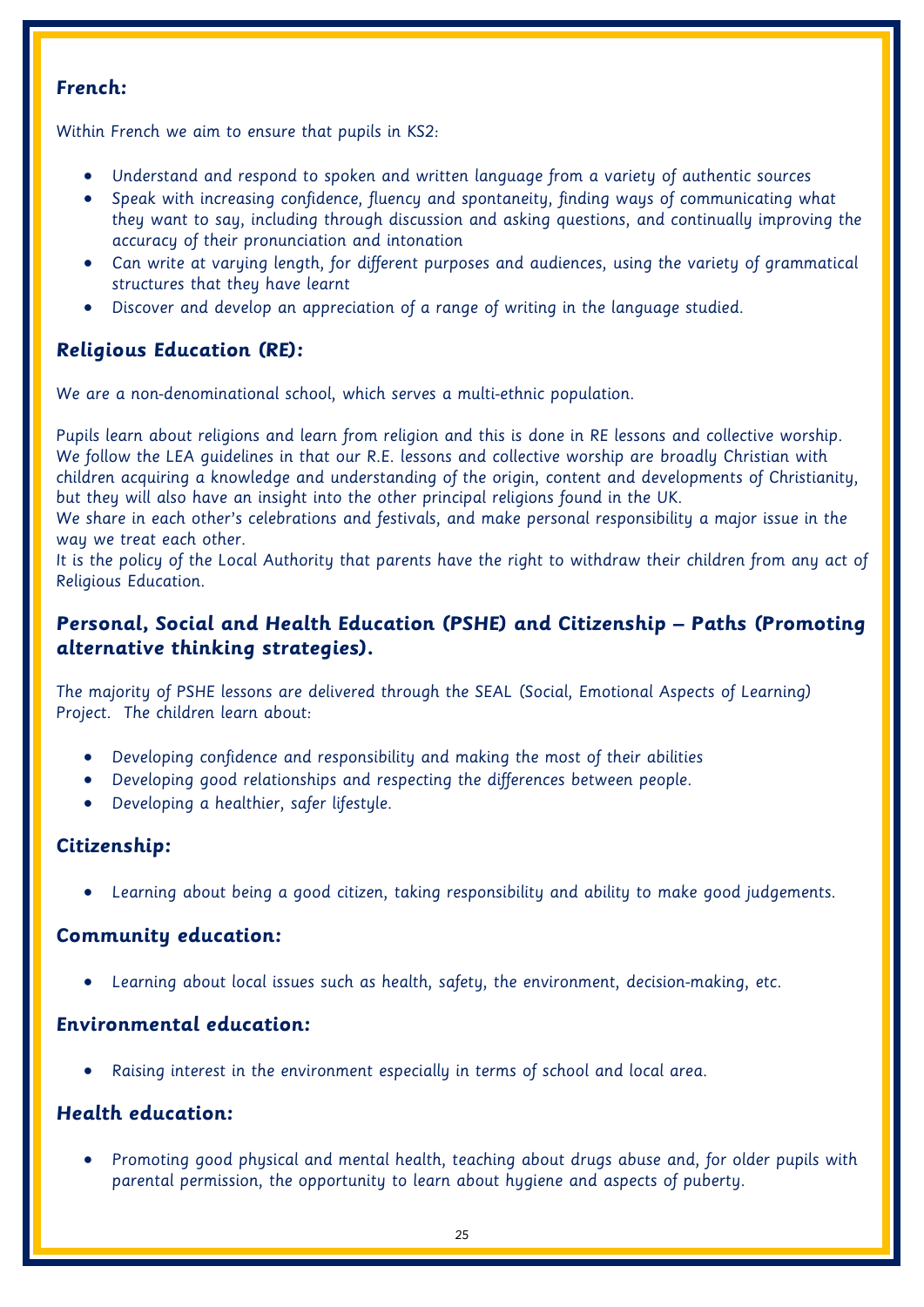#### **Other aspects of the curriculum:**

We are committed to a broad and balanced curriculum, which is interesting, enjoyable and is linked to our local area and the needs of our community.

It is our aim to develop within the children, "life skills" which will enable them to be responsible citizens ensuring that they have the ability to make good judgements in the future. We make links with the local community including the King Edward Grammar Schools where we take advantage of their facilities. There are many opportunities for children to extend their learning through our out of hours learning programme including access to additional sports tuition provided by specialist teachers.

## **Homework:**

Homework will be set based on the professional judgement of the teachers. It will be set weekly during term time.

Home work will be set during holiday periods only if necessary for example:

- If the pupil has not sufficiently grasped a concept required before they move on to the next phase in their learning and it needs consolidation.
- As pre-tutoring for the next phase of their learning.
- Revision for statutory testing.

Parents and Carers should endeavour to read with pupils routinely over the vacation periods, visiting libraries with your child will help to develop a love of reading. (See link below).

[www.birmingham.gov.uk/libraries](http://www.birmingham.gov.uk/libraries)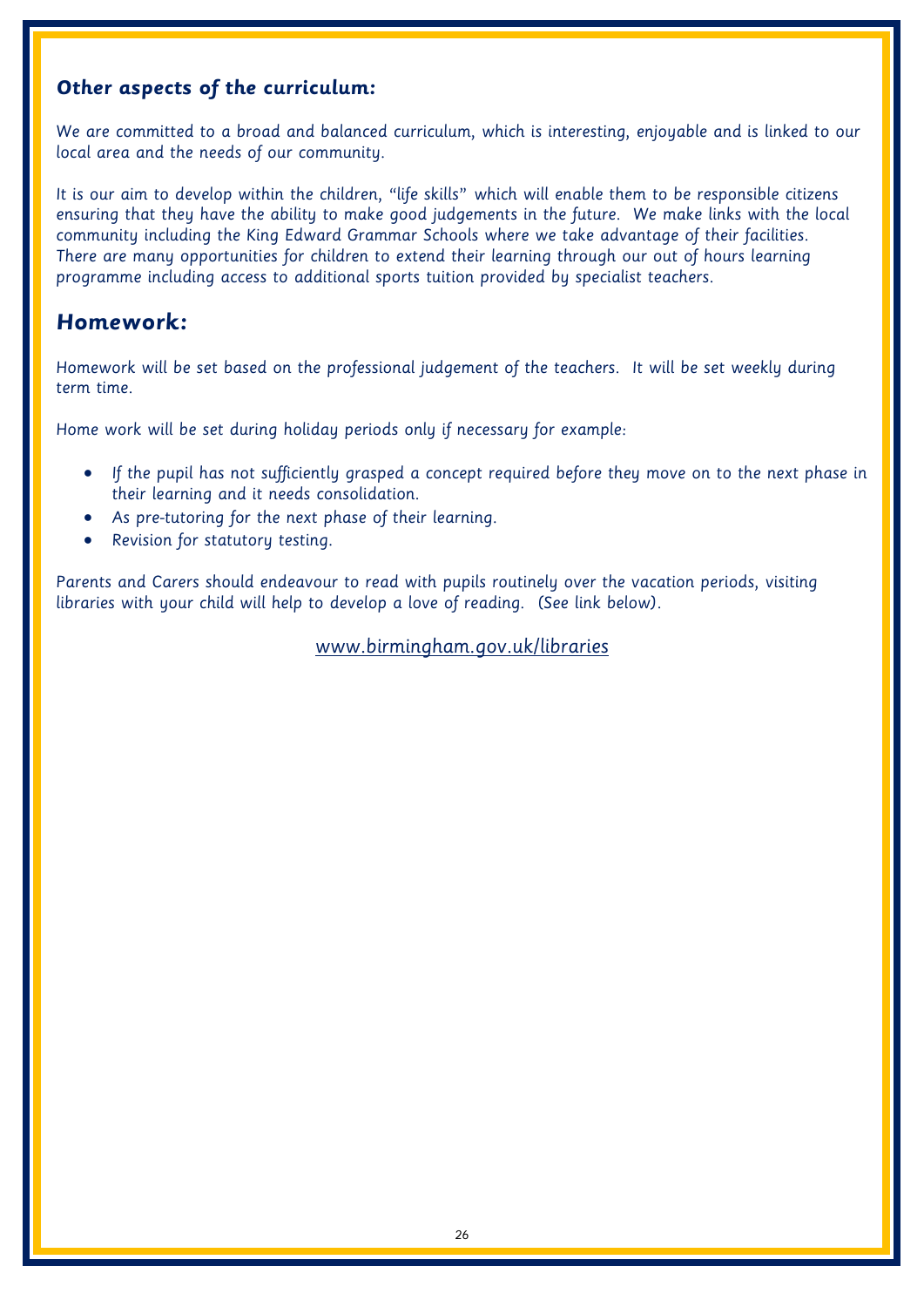## **SPECIAL EDUCATIONAL NEEDS**

## **How is the Special Educational Needs organised at Severne?**

Severne School provides a broad and balanced curriculum for all children. The National Curriculum is our starting point for planning that meets the specific needs of individuals and groups of children. When planning, teachers set suitable learning challenges and respond to children's diverse learning needs. A minority of children have particular learning and assessment requirements that could create barriers to learning.

These requirements are likely to arise as a consequence of a child having special educational needs. Teachers take account of these requirements and make provision, where necessary, to support individuals or groups of children and thus enable them to participate effectively in curriculum and assessment activities.

Children may have special educational needs either throughout, or at any time during their school career. Children with special educational needs have learning difficulties that call for special provision to be made. All children may have special needs at some time in their lives.

The Special Educational Needs Code of Practice identifies a graduated response to supporting those with additional needs and we follow these procedures in the following way.

Identification of a child's Special Educational needs may happen in a variety of ways:

- parents may raise concerns
- the class teacher or other adults may raise concerns
- the annual Audit process may indicate 'inadequate progress' against the standard criteria.

Following this, a decision will be made as to where the child's needs place him/her on the graduated response grid, about appropriate provision and whether a referral is needed to facilitate the involvement of professional external agencies that can offer advice and support e.g. Speech and Language therapists, Pupil and School Support and Educational Psychologist. We inform parents of any outside intervention and we share the process of decision making by providing clear information relating to the education of children with special needs.

Parents are informed at the earliest opportunity to alert them to concerns and enlist their active help and participation. They have a vital role to play in supporting their child's education through working in partnership with the school and any other agencies, supporting the work that is planned for their child and helping their child at home whenever possible.

Provision and progress is monitored regularly and decisions made regarding movement on the Code of Practice.

If after discussion with all concerned, it is felt that the child needs further additional resources to access the curriculum, then a decision may be taken to request the LEA to make an Education, Health and Care Plan. This is a legal document that sets out what extra support the child should have in order to make progress within prescribed time limits. It is reviewed every year.

The allocation of teaching assistants to classes is based on need. Classes have specific support for pupils on the SEN Register for literacy and numeracy each morning and access to assistance in the afternoons, which is organised by appropriate personnel. The school has some specialist trained Teaching Assistants who work to support pupils with specific needs such as Autism. One Page Profiles are created and reviewed regularly, which support pupils like these, and those with social and communication difficulties.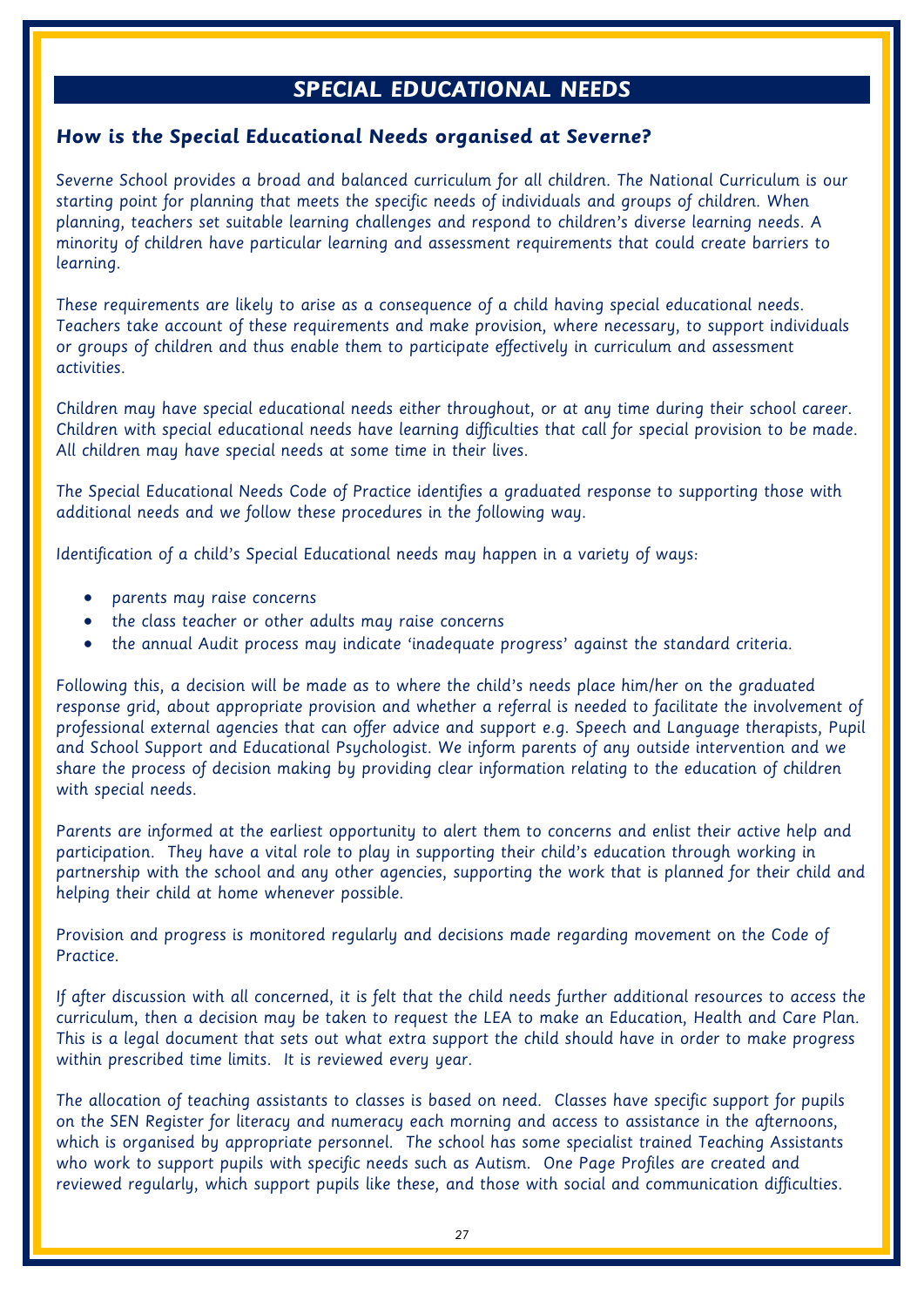Teachers use a range of strategies to meet children's special educational needs. Lessons have clear learning objectives: we differentiate work appropriately and we use assessment to inform the next stage of learning. We support children in a manner that acknowledges their entitlements to share the same learning experiences that their peers enjoy.

Wherever possible we do not withdraw the child from the classroom situation.

There are times though when, to maximise learning, we ask the children to work in a small group, or in a one-to-one situation outside the classroom with a learning assistant.

The governing body does its best to secure the necessary provision for any pupil identified as having special educational needs, and there is a named Governor for Special Educational Needs. The governors ensure that all teachers are aware of the importance of providing for these children.

The governing body has decided that children with special educational needs will be admitted to the school in line with the school's agreed admissions policy, which is also in line with the national policy of inclusion.

The SENCO is responsible for the operational management of the specified and agreed resourcing for special needs provision within the school, including the provision for children with EHCPs.

The Head teacher informs the governing body of how the funding allocated to support special educational needs has been deployed.

The Head teacher and the SENCO meet annually to agree on how to use funds directly related to EHCPs. The SENCO draws up the resources bid when the school is planning for the next school improvement plan.

We have regular meetings as needed (taking into account the parents' circumstances) to share the progress of special needs children with their parents. We inform the parents of any outside intervention, and we share the process of decision-making by providing clear information relating to the education of children with special educational needs.

The SENCO monitors the movement of children within the SEN system in school. The SENCO provides staff and governors with regular summaries of the impact of the policy on the practice of the school. The SENCO and the named governor with responsibility for special needs also meet regularly.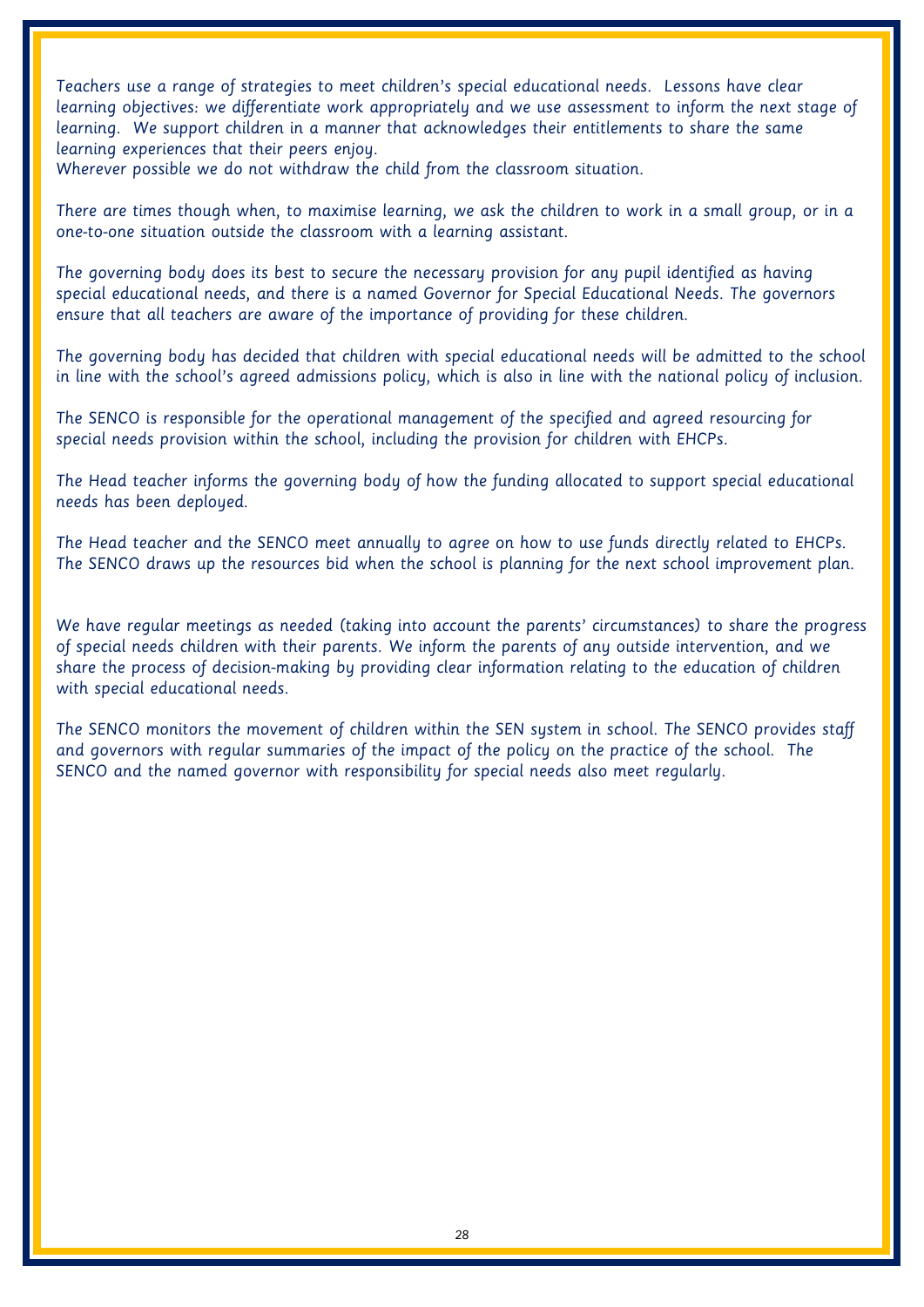#### **SEVERNE PRIMARY SCHOOL'S PRIVACY NOTICE (How we use pupil information)**

#### **Privacy Statement**

#### **How Information About You Will Be Used**

The personal data collected on this form will be stored and used by us to provide our services to you. We will share relevant data with Children Safeguarding Partner Organisations also involved in providing services to you. We will collect store and use your personal data in line with the General Data Protection Regulation (GDPR) and Data Protection Act 2018.

For further information on how your information is used, how we maintain the security of your information and your rights in relation to the information we hold about you please see our full privacy notice at [www.severne.bham.sch.uk](http://www.severne.bham.sch.uk/)

- School Information
- Privacy & Data Protection
- Privacy Notice Pupils Families Severne Primary School

#### **Why do we collect and use pupil information**

Severne Primary School holds the legal right to collect and use personal data relating to pupils and their families. We may also receive information regarding them from their previous school, Local Authority and/or the Department for Education.

The categories of pupil information that we collect, hold and share include:

- Personal information (such as name, unique pupil number, address and contact details)
- Characteristics (such as ethnicity, language, nationality, country of birth and free school meal eligibility)
- Attendance information (such as sessions attended, number of absences and absence reasons)
- Assessment information e.g. National Curriculum assessment results
- Special educational needs and disability information
- Relevant medical information
- Behavioural information e.g. number of temporary exclusions
- Pastoral Information (e.g. referrals to agencies who support children and families)

#### **Why we collect and use this information**

We use the pupil data:

- to support pupil learning
- to monitor and report on pupil progress
- to provide appropriate pastoral care
- to assess the quality of our services
- to comply with the law regarding data sharing
- to safeguard pupils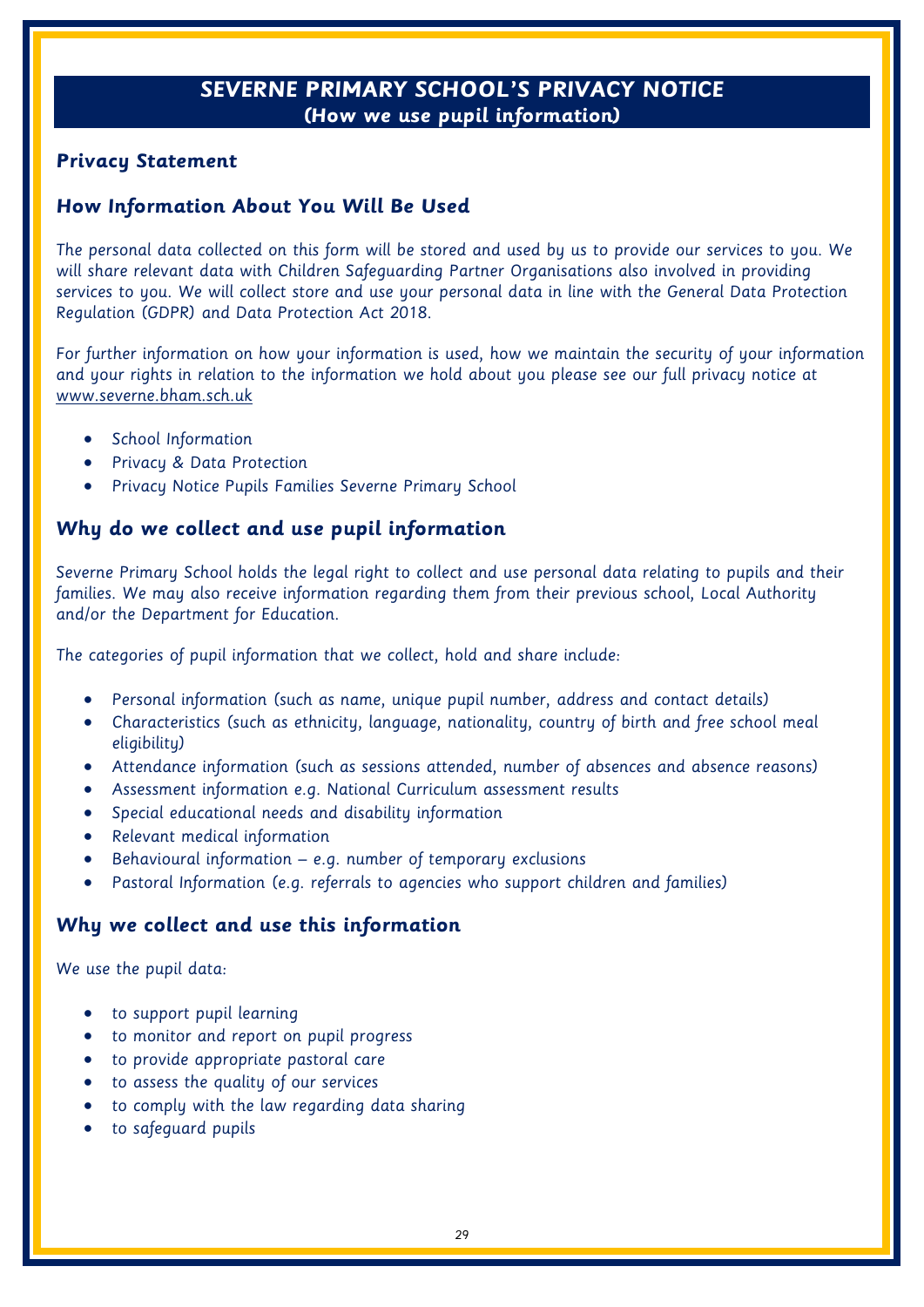#### **The lawful basis on which we use this information**

We collect and use pupil information in order to meet legal requirements and legitimate interests set out in the **GDPR** and UK law, including those in relation to the following:

- **Article 6 (1)(e)** of the **General Data Protection Regulation (Regulation (EU) 2016/679)**. 'Processing is necessary for the performance of a task carried out in the public interest or in the exercise of official authority vested in the controller';
- **Article 9(2)(g)** of the **General Data Protection Regulation (Regulation (EU) 2016/679)**. 'Processing is necessary for reasons of substantial public interest, on the basis of Union or Member State law which shall be proportionate to the aim pursued, respect the essence of the right to data protection and provide for suitable and specific measures to safeguard the fundamental rights and the interests of the data subject';
- **Section 537A** of the **Education Act 1996**
- **Regulation 5** of the **Education (Information About Individual Pupils) (England) Regulations 2013**

Further information can be found in the census guide documents on the following website <https://www.gov.uk/education/data-collection-and-censuses-for-schools>

#### **Collecting pupil information**

Whilst the majority of pupil information you provide to us is mandatory, some of it is provided to us on a voluntary basis. In order to comply with the **General Data Protection Regulation**, we will inform you whether you are required to provide certain pupil information to us or if you have a choice in this.

#### **Storing pupil data**

Personal data relating to pupils at Severne Primary School and their families is stored in line with the school's **GDPR Data Protection Policy**.

In accordance with the **GDPR**, the school does not store personal data indefinitely: data is only stored for as long as necessary to complete the task for which it was originally collected.

#### **Who we share pupil information with**

We routinely share pupil information with:

- Schools that pupils attend after leaving us
- Our local authority
- The Department for Education (DfE)
- Schools / other education providers
- NHS
- Other local authorities
- Health and other professionals working with specific pupils

#### **Why we share pupil information**

- We do not share information about our pupils with anyone without consent unless the law and our policies allow us to do so.
- We share pupils' data with the Department for Education (DfE) on a statutory basis. This data sharing underpins school funding and educational attainment policy and monitoring.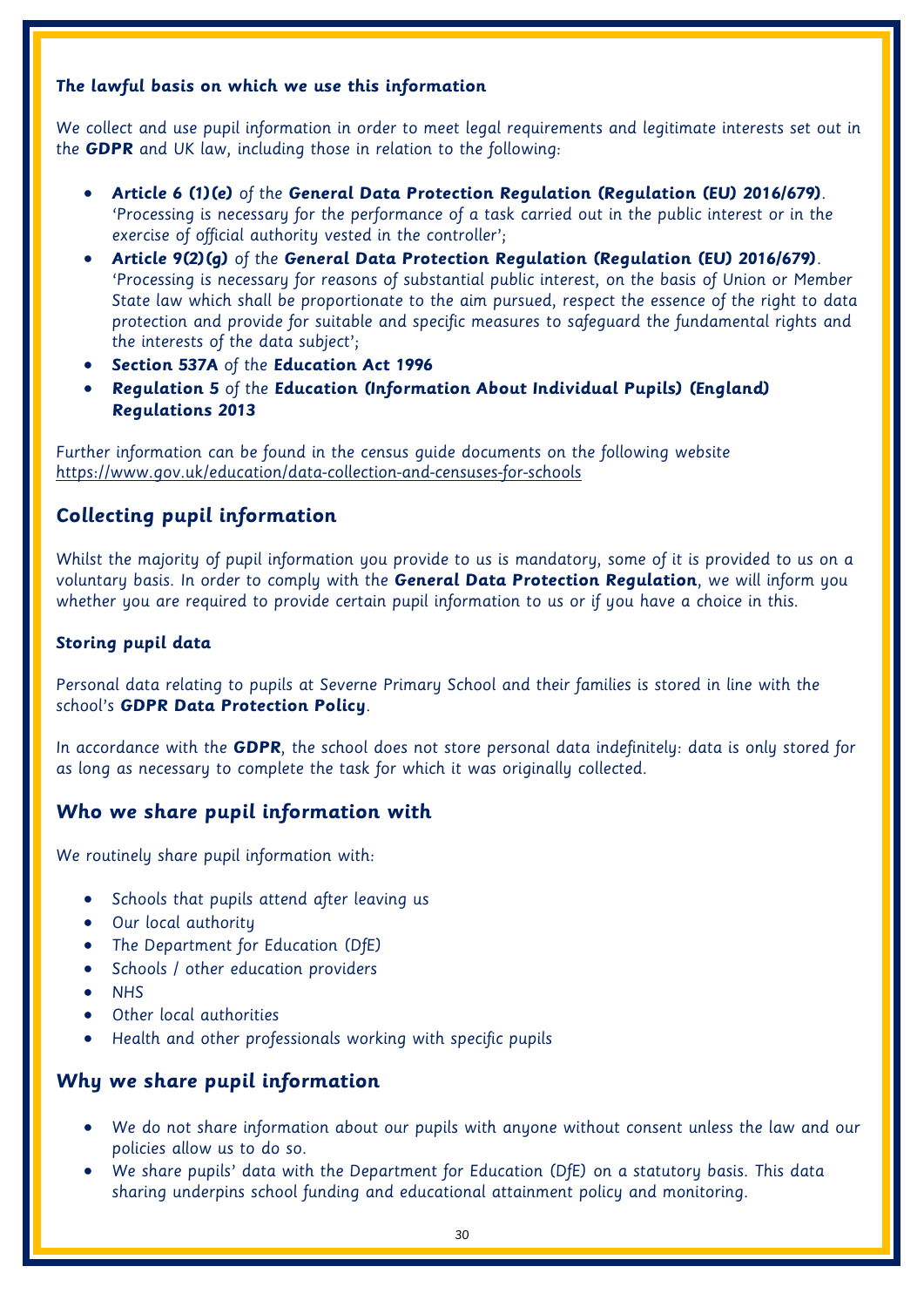• We are required to share information about our pupils with our local authority (LA) and the Department for Education (DfE) under **section 3 of The Education (Information About Individual Pupils) (England) Regulations 2013**.

## **Data collection requirements:**

To find out more about the data collection requirements placed on us by the Department for Education (for example; via the school census) go to [https://www.gov.uk/education/data-collection-and-censuses-for](https://www.gov.uk/education/data-collection-and-censuses-for-schools)[schools.](https://www.gov.uk/education/data-collection-and-censuses-for-schools)

#### **The National Pupil Database (NPD)**

The NPD is owned and managed by the Department for Education and contains information about pupils in schools in England. It provides invaluable evidence on educational performance to inform independent research, as well as studies commissioned by the Department. It is held in electronic format for statistical purposes. This information is securely collected from a range of sources including schools, local authorities and awarding bodies.

We are required by law, to provide information about our pupils to the DfE as part of statutory data collections such as the school census and early years' census. Some of this information is then stored in the NPD. The law that allows this is the Education (Information About Individual Pupils) (England) Regulations 2013.

To find out more about the NPD, go to [https://www.gov.uk/government/publications/national-pupil](https://www.gov.uk/government/publications/national-pupil-database-user-guide-and-supporting-information)[database-user-guide-and-supporting-information](https://www.gov.uk/government/publications/national-pupil-database-user-guide-and-supporting-information)

The department may share information about our pupils from the NPD with third parties who promote the education or well-being of children in England by:

- conducting research or analysis
- producing statistics
- providing information, advice or guidance

The Department has robust processes in place to ensure the confidentiality of our data is maintained and there are stringent controls in place regarding access and use of the data. Decisions on whether DfE releases data to third parties are subject to a strict approval process and based on a detailed assessment of:

- who is requesting the data
- the purpose for which it is required
- the level and sensitivity of data requested: and
- the arrangements in place to store and handle the data

To be granted access to pupil information, organisations must comply with strict terms and conditions covering the confidentiality and handling of the data, security arrangements and retention and use of the data.

For more information about the department's data sharing process, please visit: [https://www.gov.uk/data](https://www.gov.uk/data-protection-how-we-collect-and-share-research-data)[protection-how-we-collect-and-share-research-data](https://www.gov.uk/data-protection-how-we-collect-and-share-research-data)

For information about which organisations the department has provided pupil information, (and for which project), please visit the following website: [https://www.gov.uk/government/publications/national-pupil](https://www.gov.uk/government/publications/national-pupil-database-requests-received)[database-requests-received](https://www.gov.uk/government/publications/national-pupil-database-requests-received)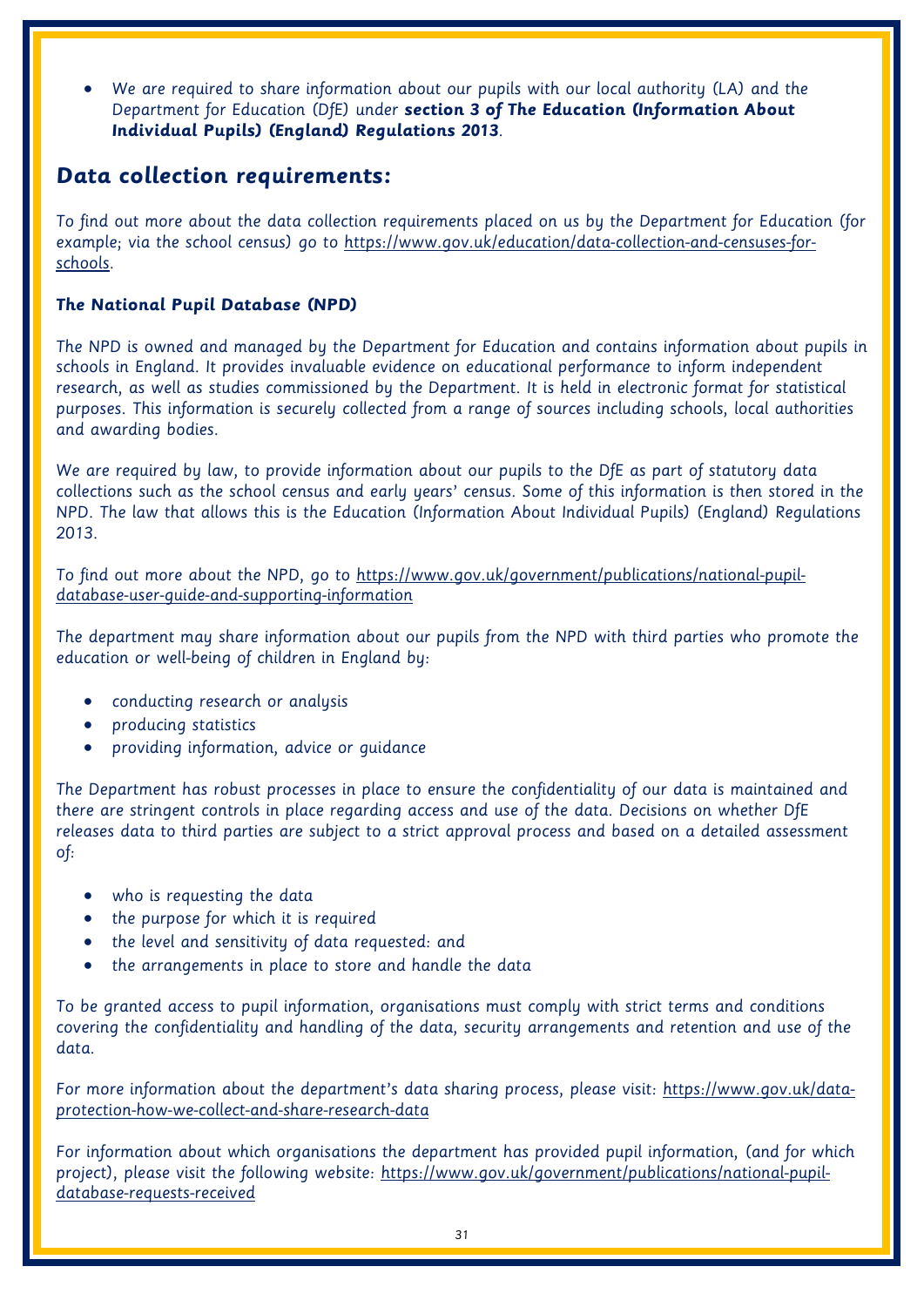#### To contact DfE:<https://www.gov.uk/contact-dfe>

#### **Requesting access to your personal data**

Under data protection legislation, parents and pupils have the right to request access to information about them that we hold. You also have the right to:

- object to processing of personal data that is likely to cause, or is causing, damage or distress
- prevent processing for the purpose of direct marketing
- object to decisions being taken by automated means
- in certain circumstances, have inaccurate personal data rectified, blocked, erased or destroyed; and
- claim compensation for damages caused by a breach of the Data Protection regulations

If you have a concern about the way we are collecting or using your personal data, we request that you raise your concern with us in the first instance. Alternatively, you can contact the Information Commissioner's Office at <https://ico.org.uk/concerns/>

#### **Contact**

To make a request for your personal information, to be given access to your child's educational record or if you would like to discuss anything in this Privacy Notice, please contact **Laraine Dillon** (School Business Manager) at **[l.dillon@severne.bham.sch.uk](mailto:l.dillon@severne.bham.sch.uk)** or on **0121 706 2743**.